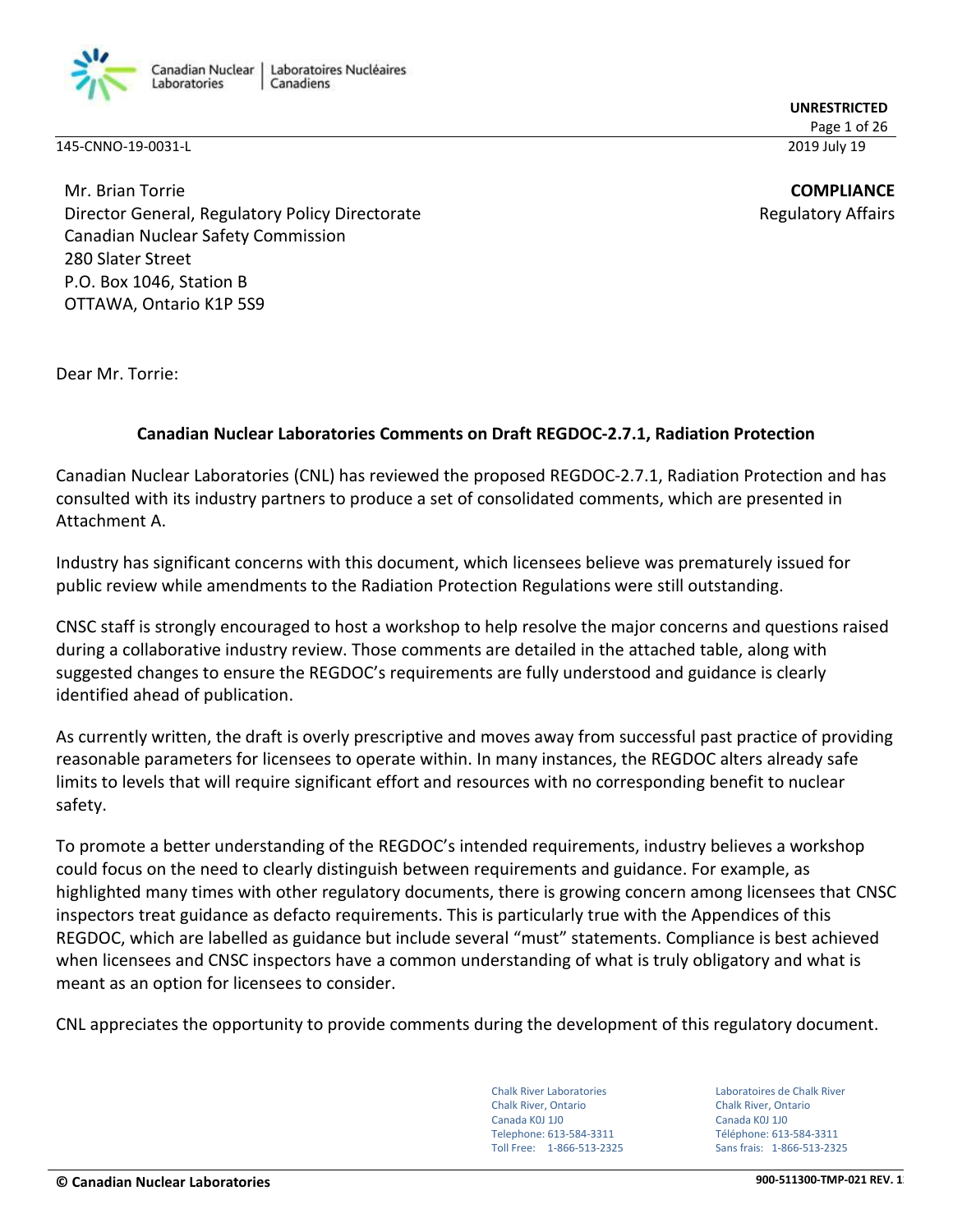

**UNRESTRICTED** Page 2 of 26

145-CNNO-19-0031-L 2019 July 19

If you require further information or should have any questions regarding this submission, please contact me directly.

Yours sincerely,

Solly Karivelil, Manager Regulatory Affairs Phone: 613-584-3311, Ext. 48021 Email: solly.karivelil@cnl.ca

SK/kam

Attachment (1)

| <b>C</b> | K. Murthy (CNSC)     | Consultations |
|----------|----------------------|---------------|
|          | P. Boyle             | S. Brewer     |
|          | J.D. Garrick         | M. Gull       |
|          | U. Senaratne         | M. Vickerd    |
|          | >CR CNSC Site Office | >CR Licensing |

S. Brewer S. Cotnam G. Dolinar M. Gull S. Parnell K. Schruder M. Vickerd K. Wegner C. Williams

Consultations (CNSC) cnsc.forms-formulaires.ccsn@canada.ca

- 
- 
-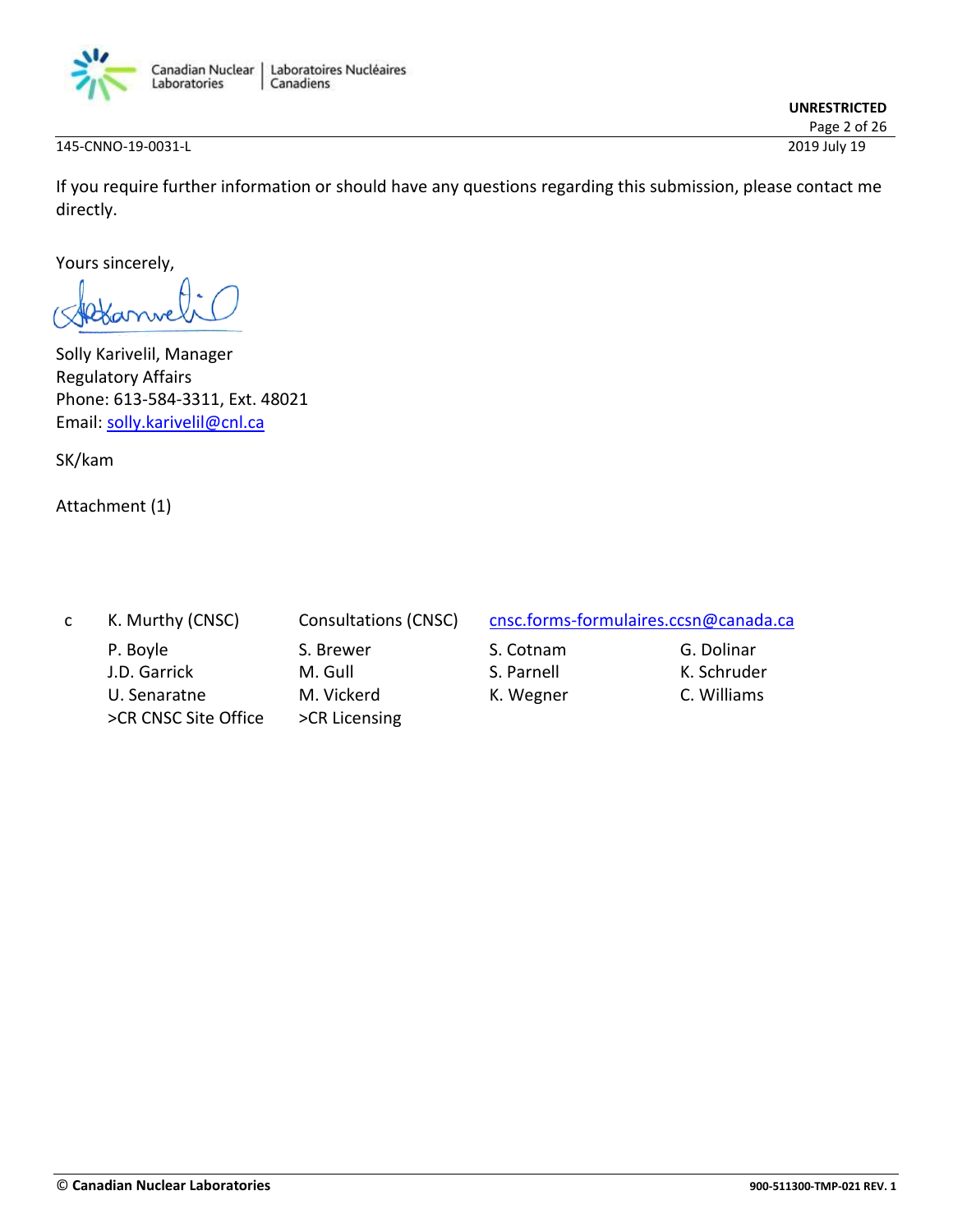

# **ATTACHMENT A CANADIAN NUCLEAR LABORATORIES COMMENTS ON DRAFT REGDOC-2.7.1, RADIATION PROTECTION**

| $\#$ | Document/Excerpt<br>of Section | <b>Industry Issue</b>                                                                                                                                                                                                                                                                                  | <b>Suggested Change (if applicable)</b>                                                                                                                                                                                                                                                      | <b>Major Comment/</b><br><b>Request for Clarification</b> | Impact on Industry, if major comment                                                                                                                                                                                                                                                                                                                                                                                                                                                                                                                                                                                                           |
|------|--------------------------------|--------------------------------------------------------------------------------------------------------------------------------------------------------------------------------------------------------------------------------------------------------------------------------------------------------|----------------------------------------------------------------------------------------------------------------------------------------------------------------------------------------------------------------------------------------------------------------------------------------------|-----------------------------------------------------------|------------------------------------------------------------------------------------------------------------------------------------------------------------------------------------------------------------------------------------------------------------------------------------------------------------------------------------------------------------------------------------------------------------------------------------------------------------------------------------------------------------------------------------------------------------------------------------------------------------------------------------------------|
| 1.   | General                        | It is premature to review this draft until<br>amendments to the Radiation Protection<br>Regulations (RPRs) are finalized. This draft<br>is based on the proposed version of the<br>Regulations in DIS-13-01, though some<br>feedback from the "What we Heard<br>Report" was not incorporated.          | Wait for the RPRs to be officially<br>updated and extend the consultation<br>phase of REGDOC 2.7.1 until the<br>proclamation of any changes to the<br>Radiation Protection Regulations.                                                                                                      | <b>MAJOR</b>                                              | Industry is concerned that the CNSC is not expecting<br>changes in draft regulations as shown in the REGDOC.<br>While licensees' existing programs already capture<br>much of what is in the existing RPRs, proposed new<br>language in this draft -- like that in the instrumentation<br>section and the requirement to demonstrate a<br>monitoring program for action levels -- will be<br>challenging from a compliance perspective. The<br>abundance of new requirements in this draft will require<br>updates to REGDOC-3.1.1, Reporting Requirements for<br>Nuclear Power Plants and will increase the number of<br>unscheduled reports. |
|      |                                |                                                                                                                                                                                                                                                                                                        |                                                                                                                                                                                                                                                                                              |                                                           | While many of these new requirements are common<br>practice across the industry, they have been effectively<br>managed through industry standards and internal<br>procedures, not regulations. With proposed changes to<br>the RPRs and REGDOC-2.7.1, deviations from these<br>industry standards will now be considered a<br>noncompliance with the NSCA and RPRs and reportable<br>as such.                                                                                                                                                                                                                                                  |
| 2.   | <b>Preface / Introduction</b>  | The Radiation Protection Regulations are<br>referred to as the Regulations throughout<br>the text, but are never referenced<br>specifically (i.e., the RPRs are not<br>referenced in the reference section and<br>the grey box at the top of page 1 will<br>eventually be deleted). Its definition can | Upon first reference, clarify what<br>regulations are being cited. For instance,<br>amend the 1 <sup>st</sup> sentence of the Purpose<br>to read, "This regulatory document<br>provides requirements and guidance for<br>the application of the Radiation<br><b>Protection Regulations."</b> | <b>Request for Clarification</b>                          |                                                                                                                                                                                                                                                                                                                                                                                                                                                                                                                                                                                                                                                |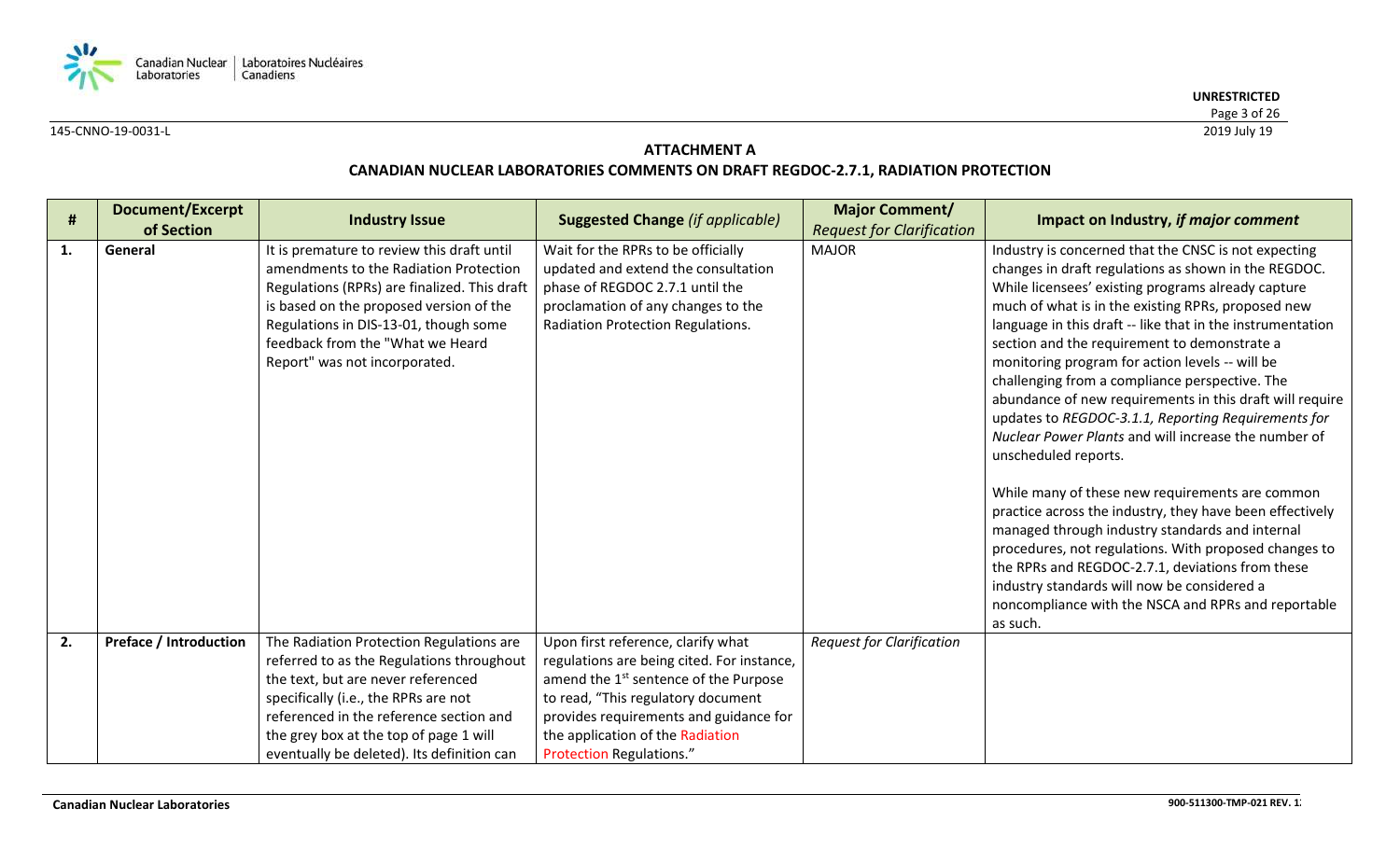

| #  | <b>Document/Excerpt</b><br>of Section | <b>Industry Issue</b>                                                                                                                                                                                                                                                                                                                                                                                                                                                                                                                                                                                                                              | <b>Suggested Change (if applicable)</b>                                                                                                                                                                                                                             | <b>Major Comment/</b><br><b>Request for Clarification</b> | Impact on Industry, if major comment                                                                                                                                                                                                                                                                                                                                                                            |
|----|---------------------------------------|----------------------------------------------------------------------------------------------------------------------------------------------------------------------------------------------------------------------------------------------------------------------------------------------------------------------------------------------------------------------------------------------------------------------------------------------------------------------------------------------------------------------------------------------------------------------------------------------------------------------------------------------------|---------------------------------------------------------------------------------------------------------------------------------------------------------------------------------------------------------------------------------------------------------------------|-----------------------------------------------------------|-----------------------------------------------------------------------------------------------------------------------------------------------------------------------------------------------------------------------------------------------------------------------------------------------------------------------------------------------------------------------------------------------------------------|
|    |                                       | be inferred from the text used in Section<br>2. However, the term "Regulations" is<br>used before Section 2, so the reader<br>could be confused about which<br>regulations are specifically being<br>considered (i.e., the RPRs or any and all<br>CNSC regulations).<br>Some referenced sections (like 20(3))<br>don't exist. There are multiple cases of                                                                                                                                                                                                                                                                                          |                                                                                                                                                                                                                                                                     |                                                           |                                                                                                                                                                                                                                                                                                                                                                                                                 |
| 3. | Section 1.2, Para 1                   | this ambiguity.<br>Industry has concerns with the inclusion<br>of members of the public in this REGDOC.<br>If members of the public relate to people<br>outside the site boundary, not visitors or<br>contractors, this REGDOC provides very<br>little guidance and in almost all cases,<br>points to REGDOC 2.9.1 for environmental<br>protection. The issue is conflicting<br>requirements between the Safety and<br>Control Areas of Radiation Protection and<br>Environmental Protection. It should be<br>acceptable for both REGDOC 2.7.1 and<br>2.9.1 to elaborate on respective<br>requirements of the Radiation Protection<br>Regulations. | Revise the scope to read, "ensure the<br>protection of workers and site visitors<br>and contractors." State that protection<br>of members of the public, in terms of<br>radiological risk and all other aspects of<br>risk, are addressed in CNSC REGDOC-<br>2.9.1. | <b>MAJOR</b>                                              | Duplication of requirements and guidance between<br>Radiation Protection (REGDOC 2.7.1) and Environmental<br>Protection (REGDOC 2.9.1) will lead to inconsistency and<br>as a result, potential non-compliance.<br>As a matter of public perception, this document offers<br>very little in terms of their protection, and thus<br>protection of the public should not be within the scope<br>of this document. |
| 4. | $\overline{2}$                        | Including the role of the "caregiver" is<br>appropriate in this REGDOC, but may be<br>out of place in Section 2. In the proposed<br>amendments to the RPRs, the role of the<br>"caregiver" is to be defined in Section 1,<br>with other definitions.                                                                                                                                                                                                                                                                                                                                                                                               | Move the caregiver<br>definition/description to Section 3,<br>which is more suitable for medical-<br>related discussions.                                                                                                                                           | <b>Request for Clarification</b>                          |                                                                                                                                                                                                                                                                                                                                                                                                                 |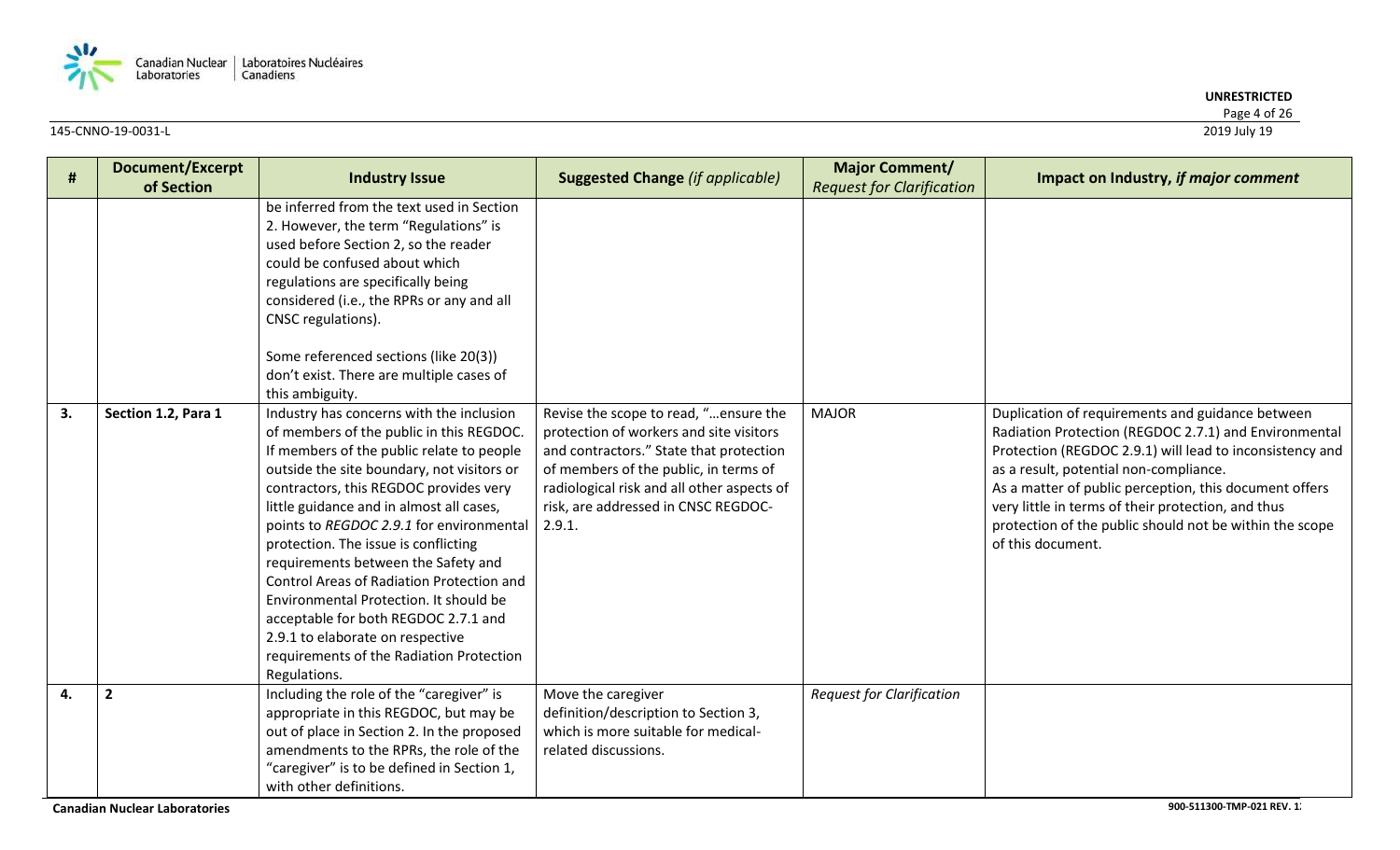

| #  | Document/Excerpt<br>of Section | <b>Industry Issue</b>                                                                                                                                                                                                                                                                                                                     | <b>Suggested Change (if applicable)</b>                                                                                                                                                                                                                                                                                                        | <b>Major Comment/</b><br><b>Request for Clarification</b> | Impact on Industry, if major comment                                                                                                                                                                                                                                                                                                                                                                                                                                                                                                                                                                                                                                                                                                                                                                                                                                                                                                                                                                                                                                                                   |
|----|--------------------------------|-------------------------------------------------------------------------------------------------------------------------------------------------------------------------------------------------------------------------------------------------------------------------------------------------------------------------------------------|------------------------------------------------------------------------------------------------------------------------------------------------------------------------------------------------------------------------------------------------------------------------------------------------------------------------------------------------|-----------------------------------------------------------|--------------------------------------------------------------------------------------------------------------------------------------------------------------------------------------------------------------------------------------------------------------------------------------------------------------------------------------------------------------------------------------------------------------------------------------------------------------------------------------------------------------------------------------------------------------------------------------------------------------------------------------------------------------------------------------------------------------------------------------------------------------------------------------------------------------------------------------------------------------------------------------------------------------------------------------------------------------------------------------------------------------------------------------------------------------------------------------------------------|
| 5. | $\overline{a}$                 | Industry believes the bullet list of<br>examples under "Program development<br>and implementation" may create more<br>confusion than clarity regarding<br>requirements and guidance.                                                                                                                                                      | Delete the examples, which may be<br>interpreted as mandatory by some<br>readers.                                                                                                                                                                                                                                                              | <b>Request for Clarification</b>                          |                                                                                                                                                                                                                                                                                                                                                                                                                                                                                                                                                                                                                                                                                                                                                                                                                                                                                                                                                                                                                                                                                                        |
| 6. | 4, para. 2                     | There is no accepted methodology for<br>directly measuring dose to the lens of the<br>eye in mixed beta and gamma radiation<br>fields and the cost of developing such a<br>method, or a method to estimate the<br>dose based on surrogate measurements,<br>would be significant. Also, surrogate<br>measurements are overly conservative. | Amend to read, "If the time and<br>resources the absence of an accepted<br>methodology for required for direct<br>measurement as a result of monitoring<br>outweigh the usefulness of prevents the<br>licensee from ascertaining the quantity<br>and concentration using that method,<br>then quantity and concentration may be<br>estimated." | <b>MAJOR</b>                                              | In the absence of accurate dosimetry for lens of the eye<br>in beta radiation fields, surrogate measurements will be<br>used to provide a conservative estimate of dose.<br>Surrogate measurements may result in dose estimates<br>that are five to six times greater than the actual lens<br>dose. The dose estimates will need to be further verified<br>through field study and corrected for the shielding<br>effect of personal protective equipment. The application<br>of surrogate measurements to large groups of workers<br>will compound the need for corrections.<br>These conservative, surrogate dose measurements will<br>result in the unnecessary removal of personnel from<br>work. Boilermakers and other skilled trade workers will<br>receive conservative dose estimates at various licensed<br>sites. Additionally, radiation data histories for workers<br>from outside the country may not be available, or<br>information on how their lens of the eye dose was<br>determined.<br>The regulator bears some responsibility for setting limits<br>that are in fact measurable. |
| 7. | Section 4, Para 2              | Effluent monitoring is well prescribed in<br>REGDOC 2.9.1 and is generally considered<br>a part of the Environmental Protection<br>Program - not the Radiation Protection                                                                                                                                                                 | Remove the entire paragraph.                                                                                                                                                                                                                                                                                                                   | <b>MAJOR</b>                                              | Duplication of requirements and guidance between<br>Radiation Protection (REGDOC 2.7.1) and Environmental<br>Protection (REGDOC 2.9.1) will lead to inconsistency and<br>as a result, potential non-compliance.                                                                                                                                                                                                                                                                                                                                                                                                                                                                                                                                                                                                                                                                                                                                                                                                                                                                                        |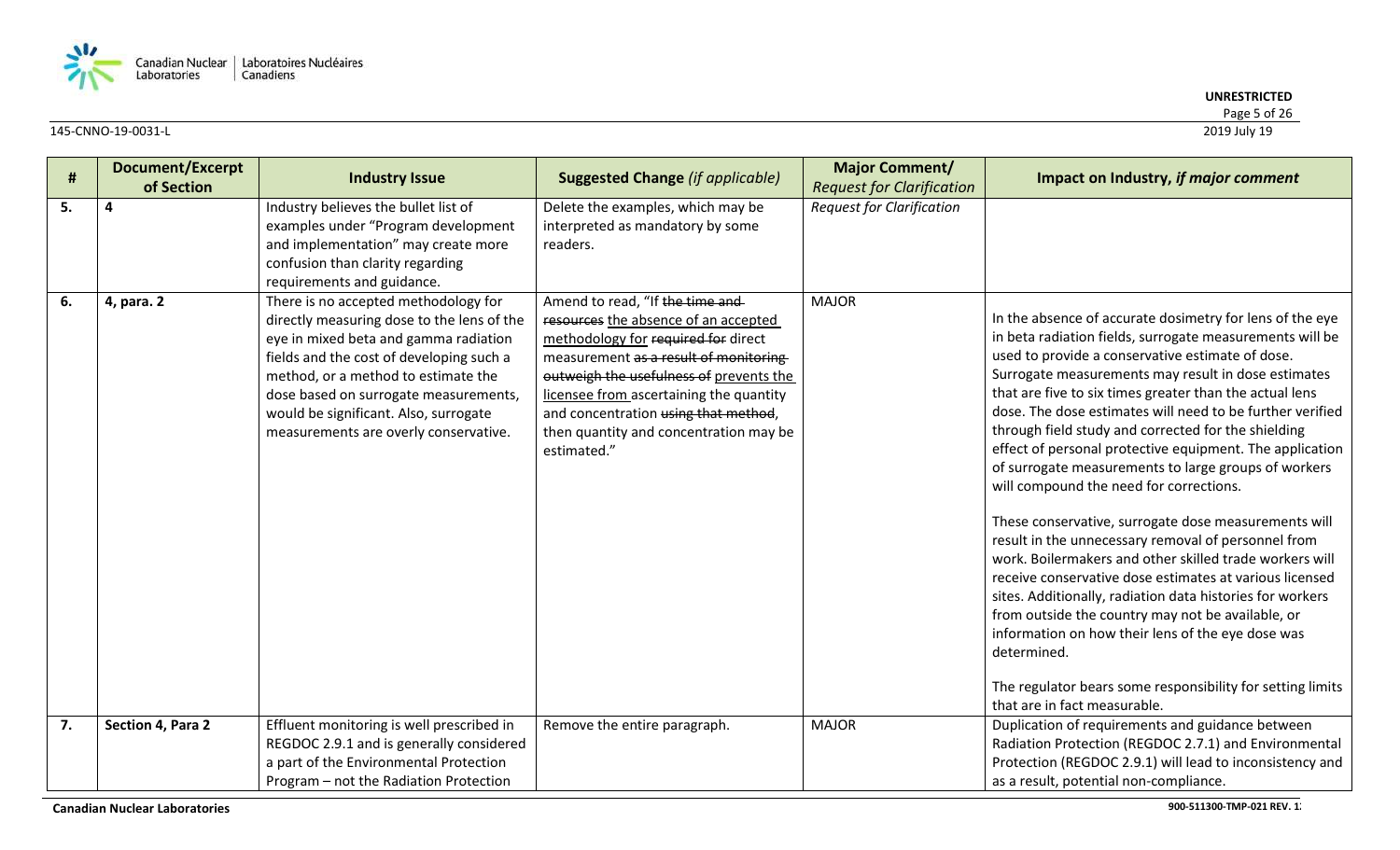

| #   | <b>Document/Excerpt</b><br>of Section | <b>Industry Issue</b>                                                                                                                                                                                                                                                                                                                                                                                                  | <b>Suggested Change (if applicable)</b>                                                                                                                                                                                                                                                                                                                                                      | <b>Major Comment/</b><br><b>Request for Clarification</b> | Impact on Industry, if major comment                                                                          |
|-----|---------------------------------------|------------------------------------------------------------------------------------------------------------------------------------------------------------------------------------------------------------------------------------------------------------------------------------------------------------------------------------------------------------------------------------------------------------------------|----------------------------------------------------------------------------------------------------------------------------------------------------------------------------------------------------------------------------------------------------------------------------------------------------------------------------------------------------------------------------------------------|-----------------------------------------------------------|---------------------------------------------------------------------------------------------------------------|
|     |                                       | Program. Furthermore, it is stated that<br>the decision for direct measurement is<br>based on "usefulness" of measurement.<br>In contrast, REGDOC 2.9.1 refers to direct<br>measurement where releases are not low<br>risk, or release quantities are low and<br>difficult to measure.                                                                                                                                 |                                                                                                                                                                                                                                                                                                                                                                                              |                                                           |                                                                                                               |
| 8.  | 4, para. 5                            | "The effectiveness of the radiation<br>protection program's implementation<br>should be evaluated at regular intervals<br>established by the licensee, and<br>performance goals and objectives should<br>be used. Monitoring of performance<br>against established goals and objectives<br>should be done using performance<br>indicators or metrics that are easily<br>gathered as part of the program's<br>outputs." | How can this be evaluated in the case of<br>the lens of the eye dose measurement?<br>Lens of the eye dose cannot be "easily<br>gathered as part of the program's<br>outputs."                                                                                                                                                                                                                | <b>MAJOR</b>                                              | Effectively puts licensees out of compliance. Creates a<br>significant and unnecessary administrative burden. |
| 9.  | 4.1.3                                 | The section "process for the application<br>of ALARA" does not actually describe a<br>process.                                                                                                                                                                                                                                                                                                                         | The example process (steps 1-6 on page<br>7) should be deleted. Implementation of<br>this example process for all work is not<br>achievable. It is sufficient to make<br>reference to ICRP publication 101b<br>which is already preceding the list.<br>Delete "The following steps provide an-<br>example of a process for assessing<br>options for achieving ALARA:and-<br>subsequent list" | <b>MAJOR</b>                                              | The industry will still not clearly understand what the<br>expected process is.                               |
| 10. | 4.1.4, para. 2                        | A member of the public would not<br>influence the dose of a Nuclear Energy<br>Worker in every instance.                                                                                                                                                                                                                                                                                                                | "Social factors that could be considered<br>include equity, sustainability, individual<br>benefit, social benefit and social trust. In                                                                                                                                                                                                                                                       | <b>Request for Clarification</b>                          |                                                                                                               |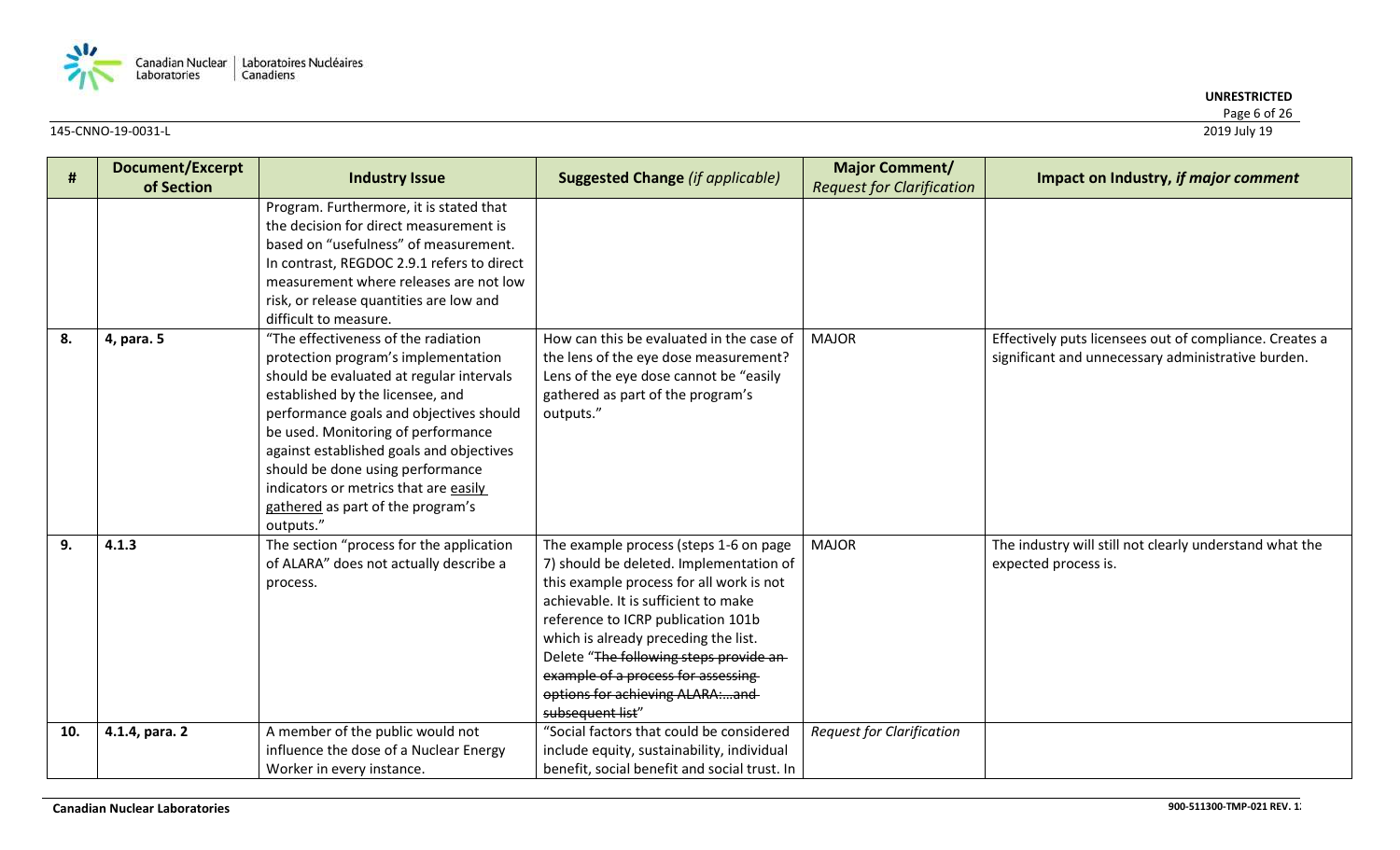

| #   | <b>Document/Excerpt</b><br>of Section | <b>Industry Issue</b>                                                    | <b>Suggested Change (if applicable)</b> | <b>Major Comment/</b><br><b>Request for Clarification</b> | Impact on Industry, if major comment                      |
|-----|---------------------------------------|--------------------------------------------------------------------------|-----------------------------------------|-----------------------------------------------------------|-----------------------------------------------------------|
|     |                                       |                                                                          | all some instances, the views of the    |                                                           |                                                           |
|     |                                       |                                                                          | public may also be relevant."           |                                                           |                                                           |
| 11. | Section 4.1.5, Para 2                 | The last sentence refers to staying                                      | Revise last sentence to read: "In a     | <b>Request for Clarification</b>                          |                                                           |
|     |                                       | informed of technological advances in                                    | manner that is commensurate with the    |                                                           |                                                           |
|     |                                       | protective equipment and                                                 | specific radiological risks, licensees  |                                                           |                                                           |
|     |                                       | instrumentation. As there is with the                                    | should keep themselves"                 |                                                           |                                                           |
|     |                                       | ALARA concept, there should be a graded                                  |                                         |                                                           |                                                           |
|     |                                       | approach referred to in this                                             |                                         |                                                           |                                                           |
|     |                                       | recommendation.                                                          |                                         |                                                           |                                                           |
| 12. | Section 4.1.5, Pg. 8,                 | Is there a need to include this paragraph?                               | Remove it.                              | <b>MAJOR</b>                                              | Concern is if the dose constraint is to be used to manage |
|     | last paragraph (point                 | The dose constraint aspect was                                           |                                         |                                                           | work it could be treated as a regulatory limit which      |
|     | $5$ ) – "Dose                         | intentionally <b>NOT</b> included in the revised                         |                                         |                                                           | causes additional administrative burden.                  |
|     | constraints"                          | Regs. The CNSC's rationales were written                                 |                                         |                                                           |                                                           |
|     |                                       | in the DIS-13-01, Proposals to Amend the                                 |                                         |                                                           |                                                           |
|     |                                       | Radiation Protection Regulations and the                                 |                                         |                                                           |                                                           |
|     |                                       | industry agreed with those rationales:                                   |                                         |                                                           |                                                           |
|     |                                       | "The CNSC has also noted that                                            |                                         |                                                           |                                                           |
|     |                                       | licensees have made significant                                          |                                         |                                                           |                                                           |
|     |                                       | progress in incorporating the ALARA                                      |                                         |                                                           |                                                           |
|     |                                       | concept into their radiation protection                                  |                                         |                                                           |                                                           |
|     |                                       | programs. In addition, the CNSC                                          |                                         |                                                           |                                                           |
|     |                                       | verifies, on an ongoing basis, that<br>licensees are continually seeking |                                         |                                                           |                                                           |
|     |                                       | opportunities to incorporate the                                         |                                         |                                                           |                                                           |
|     |                                       | principle of optimization into their                                     |                                         |                                                           |                                                           |
|     |                                       | programs and work practices."                                            |                                         |                                                           |                                                           |
|     |                                       | "It decided that introducing a                                           |                                         |                                                           |                                                           |
|     |                                       | requirement for dose constraints is                                      |                                         |                                                           |                                                           |
|     |                                       | unnecessary at this time. This decision                                  |                                         |                                                           |                                                           |
|     |                                       | was made in light of the current, very                                   |                                         |                                                           |                                                           |
|     |                                       | clear regulatory expectations for                                        |                                         |                                                           |                                                           |
|     |                                       | radiation protection programs, as well                                   |                                         |                                                           |                                                           |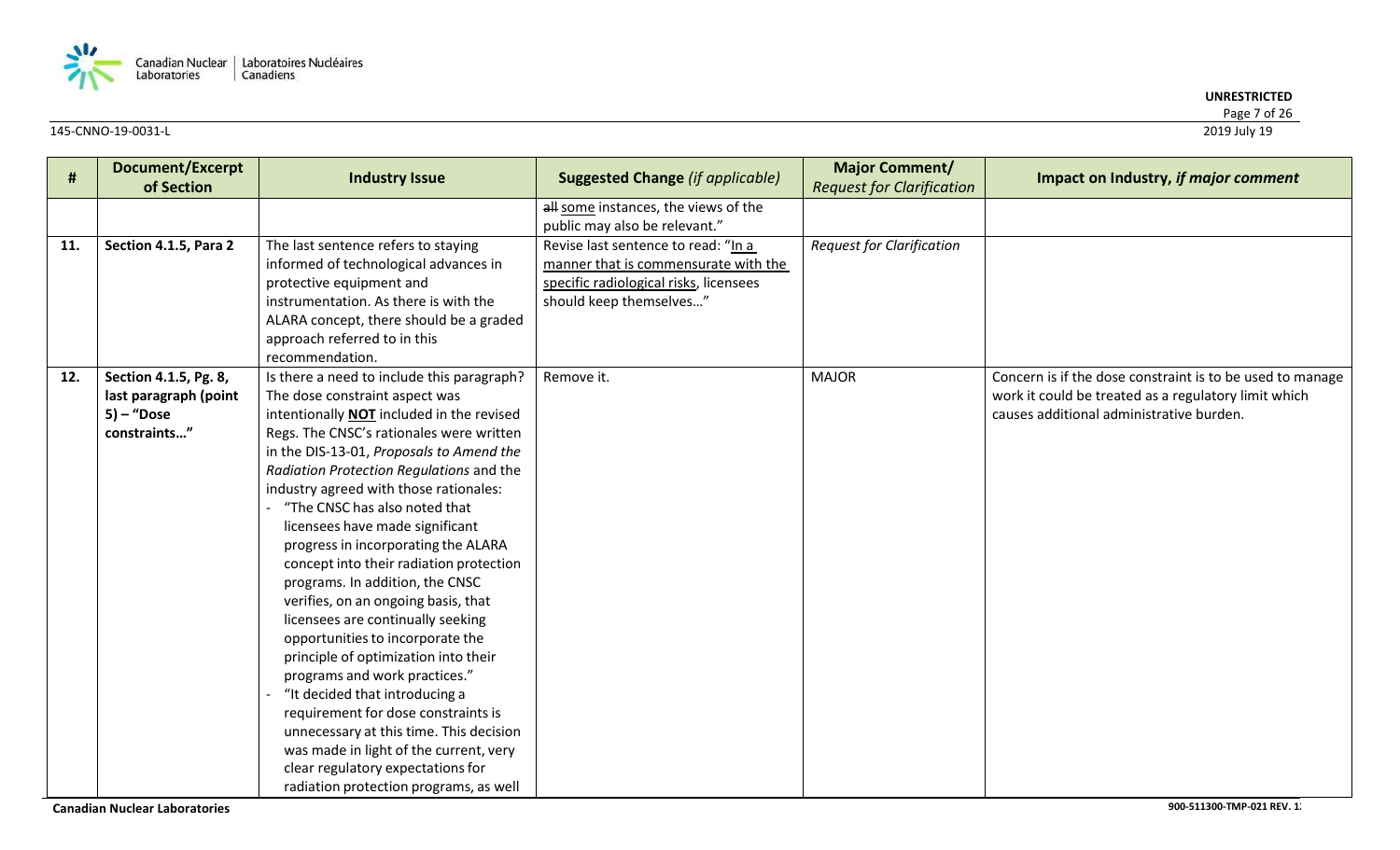

| #   | <b>Document/Excerpt</b><br>of Section                                             | <b>Industry Issue</b>                                                                                                                                                                                                                                                                                                                                                                           | <b>Suggested Change (if applicable)</b>                                                                                                                                                  | <b>Major Comment/</b><br><b>Request for Clarification</b> | Impact on Industry, if major comment                                                                               |
|-----|-----------------------------------------------------------------------------------|-------------------------------------------------------------------------------------------------------------------------------------------------------------------------------------------------------------------------------------------------------------------------------------------------------------------------------------------------------------------------------------------------|------------------------------------------------------------------------------------------------------------------------------------------------------------------------------------------|-----------------------------------------------------------|--------------------------------------------------------------------------------------------------------------------|
|     |                                                                                   | as significant licensee progress in<br>adopting the optimization principle."                                                                                                                                                                                                                                                                                                                    |                                                                                                                                                                                          |                                                           |                                                                                                                    |
| 13. | section 4.2 paragraph<br>4                                                        | The statement to commitment to<br>conventional safety does not belong in<br>this REGDOC.                                                                                                                                                                                                                                                                                                        | Last sentence should be revised to read,<br>"managers can demonstrate both<br>personal and corporate commitments-to<br>conventional safety and radiation<br>protection in the workplace. | <b>Request for Clarification</b>                          |                                                                                                                    |
| 14. | 4.3                                                                               | Industry notes that REGDOC-2.2.2 fully<br>covers requirements for establishing<br>training requirements. Inclusion of<br>additional information or examples<br>introduces confusion. For example, The<br>word "indoctrination" is associated with<br>negative connotations, and is not<br>appropriate. Also, retraining could be<br>interpreted as a full repeat / redo of<br>initial training. | Delete all except reference to REGDOC-<br>2.2.2.                                                                                                                                         | <b>Request for Clarification</b>                          |                                                                                                                    |
| 15. | Section 4.4.1, Pg. 13,<br>$5th$ para – Access to<br>areasinterlocks."             | The phrase "lockable doors" sounds too<br>descriptive for vague terms "high dose<br>rates" and "high level of contamination".                                                                                                                                                                                                                                                                   | Industry suggests replacing it with<br>"robust barrier" rather than "lockable<br>doors" because descriptive wording<br>used for vague words, e.g. high level of<br>contamination.        | <b>Request for Clarification</b>                          |                                                                                                                    |
| 16. | <b>Section 4.4.1,</b><br>"Ventilation and<br>containment<br>systems", last bullet | "discharges from the facility will be as<br>per authorized levels" could be<br>interpreted (especially by the public) that<br>releases to the environment are at<br>release limits, when in fact they must be<br>below release limits.                                                                                                                                                          | Revise last bullet to read: "so that<br>discharges from the facility will be<br>below authorized release limits."                                                                        | <b>Request for Clarification</b>                          |                                                                                                                    |
| 17. | Section 4.4.3, Pg. 14,<br>para 2nd                                                | It should be emphasized that this<br>philosophy should be applied to all                                                                                                                                                                                                                                                                                                                        | Add words such as, "all radiological<br>hazard types (e.g. alpha, beta/gamma),                                                                                                           | <b>MAJOR</b>                                              | As written, it could be a benefit if applied consistently<br>across all types of radiation. If not, it could cause |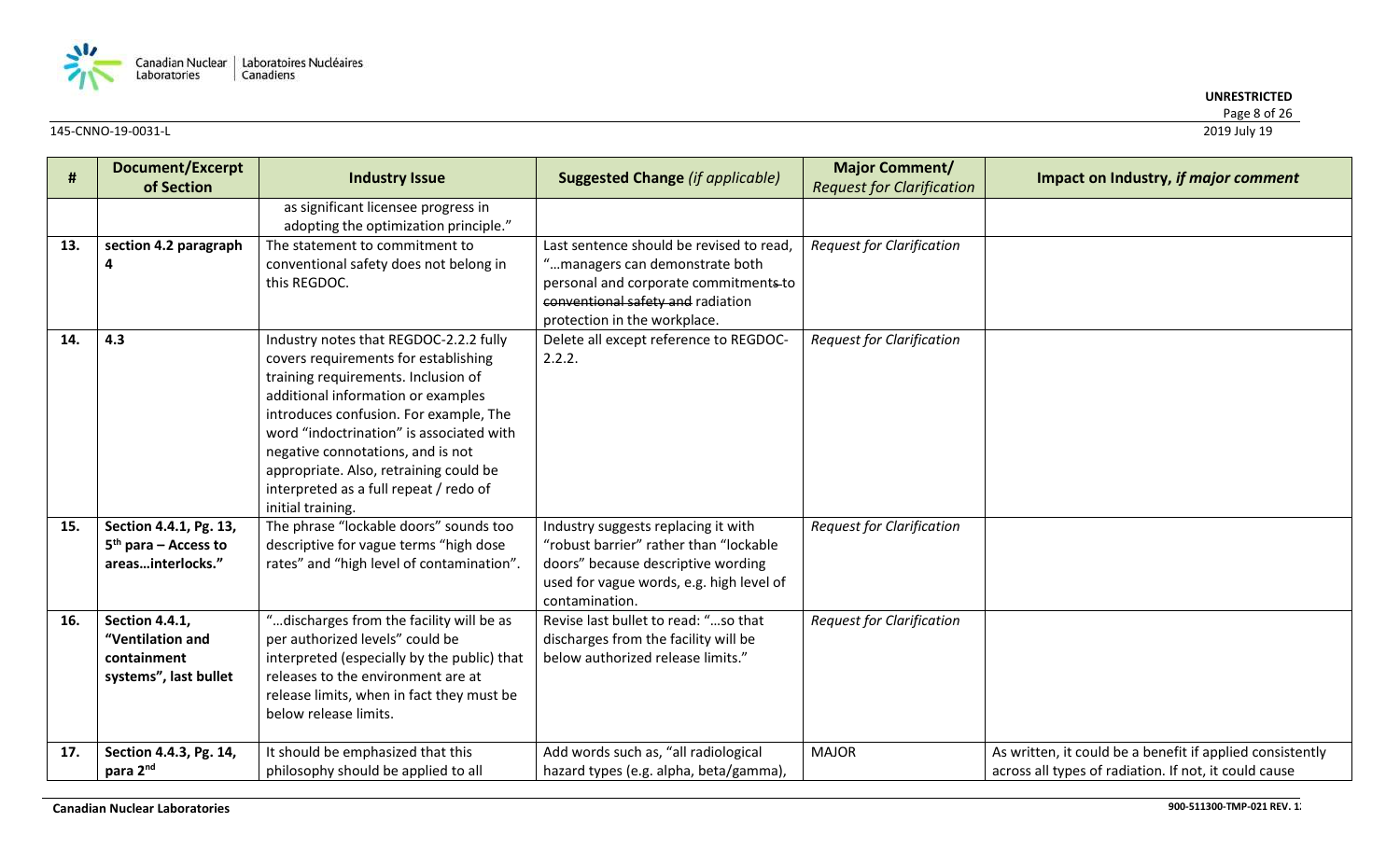

| #   | <b>Document/Excerpt</b><br>of Section        | <b>Industry Issue</b>                       | <b>Suggested Change (if applicable)</b>     | <b>Major Comment/</b><br><b>Request for Clarification</b> | Impact on Industry, if major comment                      |
|-----|----------------------------------------------|---------------------------------------------|---------------------------------------------|-----------------------------------------------------------|-----------------------------------------------------------|
|     |                                              | radiological hazard types (e.g. alpha,      | as well as conventional hazards should      |                                                           | contradictions within licensees radiation protection      |
|     |                                              | beta/gamma). Conventional hazards           | be considered when selecting RPPE."         |                                                           | programs.                                                 |
|     |                                              | should be considered as well when           |                                             |                                                           |                                                           |
|     |                                              | selecting RPPE.                             |                                             |                                                           |                                                           |
| 18. | Section 4.4.3, Pg. 14,                       | At some facilities, not all workers are     | Suggest revising as follows:                | <b>MAJOR</b>                                              | Qualified workers are trained in the selection and use of |
|     | $3^{\text{rd}}$ , 1 <sup>st</sup> sentence - | required to be trained to use PPE,          | "PPE should be selected and inspected       |                                                           | RPPE. The administrative burden of training other         |
|     | "Workers should be                           | particularly workers who are under direct   | by personnel who have obtained              |                                                           | workers, including training records, is not               |
|     | trained in the use of                        | protection of a qualified person. In this   | training."                                  |                                                           | commensurate with the risk. For example, Respiratory      |
|     | PPE prior to use."                           | situation, the qualified personnel          |                                             |                                                           | protection using tight fitting negative pressure face     |
|     |                                              | providing the protection would perform      |                                             |                                                           | masks does require training. Putting on over shoes and    |
|     |                                              | the selection and required inspections      |                                             |                                                           | coveralls for contamination control purposes does not.    |
|     |                                              | prior to use for unqualified personnel.     |                                             |                                                           |                                                           |
| 19. | Section 4.4.3, Pg. 14,                       | The proposal is overly onerous and          | Remove this sentence.                       | <b>MAJOR</b>                                              | The use of personal protective contamination clothing     |
|     | $7th$ para – "Individuals                    | unnecessary from a worker safety            |                                             |                                                           | (anti-Cs) is an industry accepted practice used to reduce |
|     | should shower                                | perspective.                                |                                             |                                                           | the potential spread of contamination to the worker's     |
|     | contaminated                                 |                                             |                                             |                                                           | skin or clothing.                                         |
|     | workplaces"                                  | There are instances where a worker may      |                                             |                                                           |                                                           |
|     |                                              | enter the contaminated places several       |                                             |                                                           | There is a financial cost to licensees to provide         |
|     |                                              | times in the shift or day. There is no need |                                             |                                                           | showering time and facilities. Making this a requirement  |
|     |                                              | to take a shower every time an entry is     |                                             |                                                           | would add likely 30 minutes or more of time per person    |
|     |                                              | made if no contamination on the body        |                                             |                                                           | per day without an increase in personal safety.           |
|     |                                              | occurs.                                     |                                             |                                                           |                                                           |
| 20. | Section 4.4.4, Pg. 15,                       | Clogged filters do not result in a leak     | Consider revising this paragraph and/or     | <b>MAJOR</b>                                              | Manufacturers routinely identify the practices /          |
|     | 3rd para.                                    | through a filter. In addition, a pressure   | referencing CSA-Z94.4-18.                   |                                                           | requirements for their equipment.                         |
|     |                                              | differential testing is not necessarily     |                                             |                                                           |                                                           |
|     |                                              | required for re-useable cartridges.         | Since respirator filters capture particles, |                                                           | The draft wording may be inconsistent with                |
|     |                                              |                                             | cartridges and filters should be replaced   |                                                           | manufacturers' requirements, pose a safety risk to        |
|     |                                              | This is also addressed in CSA-Z94.4-18,     | on a regular basis as per the               |                                                           | workers if the licensee's testing and cleaning is not in  |
|     |                                              | section 10.2.2.4 Particulate Filters        | manufacturers' recommendations. Re-         |                                                           | accordance with the manufacturer, and/or lead to an       |
|     |                                              | 10.2.2.4.1                                  | use of cartridges should follow             |                                                           | administrative burden.                                    |
|     |                                              | Particulate filters shall be replaced       | manufacturers'                              |                                                           |                                                           |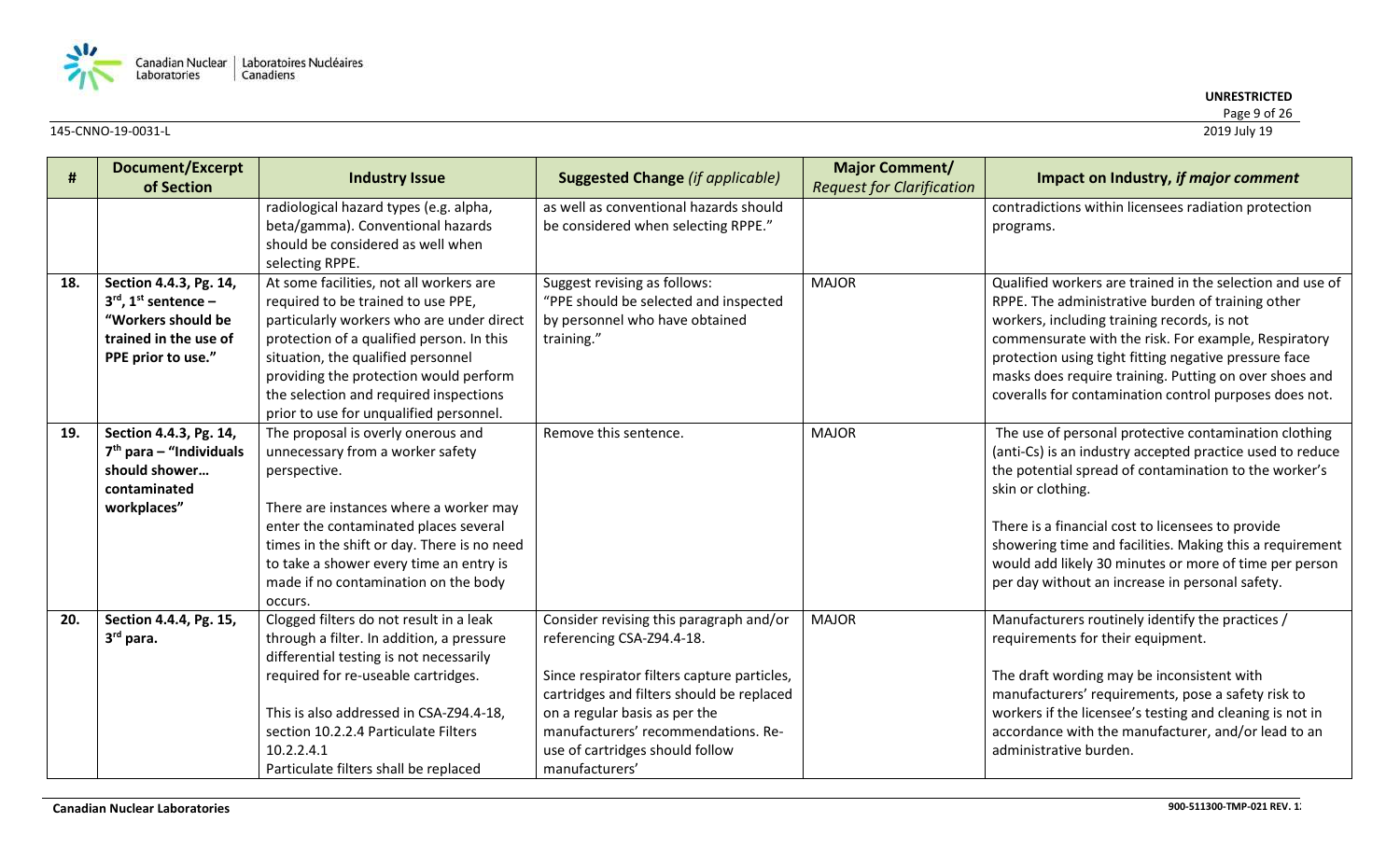

| #   | Document/Excerpt<br>of Section | <b>Industry Issue</b>                                                                                                                                               | <b>Suggested Change (if applicable)</b>                                                                                                                   | <b>Major Comment/</b><br><b>Request for Clarification</b> | Impact on Industry, if major comment                       |
|-----|--------------------------------|---------------------------------------------------------------------------------------------------------------------------------------------------------------------|-----------------------------------------------------------------------------------------------------------------------------------------------------------|-----------------------------------------------------------|------------------------------------------------------------|
|     |                                | a) If they become damaged or unhygienic;                                                                                                                            | recommendations/procedure.                                                                                                                                |                                                           |                                                            |
|     |                                | <b>or</b>                                                                                                                                                           |                                                                                                                                                           |                                                           |                                                            |
|     |                                | b) Based on the employer's change-out                                                                                                                               |                                                                                                                                                           |                                                           |                                                            |
|     |                                | schedule.                                                                                                                                                           |                                                                                                                                                           |                                                           |                                                            |
|     |                                |                                                                                                                                                                     |                                                                                                                                                           |                                                           |                                                            |
|     |                                | 10.2.2.4.2                                                                                                                                                          |                                                                                                                                                           |                                                           |                                                            |
|     |                                | Particulate filters (N, P, and R filters) shall                                                                                                                     |                                                                                                                                                           |                                                           |                                                            |
|     |                                | be replaced when breathing becomes                                                                                                                                  |                                                                                                                                                           |                                                           |                                                            |
|     |                                | difficult or as recommended by the                                                                                                                                  |                                                                                                                                                           |                                                           |                                                            |
|     |                                | manufacturer.                                                                                                                                                       |                                                                                                                                                           |                                                           |                                                            |
| 21. | Section 4.5, Pg. 15, last      | This sentence implies that approval of                                                                                                                              | Delete the last sentence in Section 4.5.                                                                                                                  | <b>MAJOR</b>                                              | Without involvement of RP department, i.e. a qualified     |
|     | paragraph, last                | work plans can be done without being                                                                                                                                |                                                                                                                                                           |                                                           | Radiation Safety professional such as a Health Physicist,  |
|     | sentence - "At a               | reviewed by a qualified Radiation Safety                                                                                                                            |                                                                                                                                                           |                                                           | it can introduce a risk of getting a radiological event as |
|     | minimumsupervising             | professional such as a Health Physicist.                                                                                                                            |                                                                                                                                                           |                                                           | radiological hazards may NOT be assessed properly by       |
|     | the job."                      | This can introduce a risk of getting a                                                                                                                              |                                                                                                                                                           |                                                           | line supervision.                                          |
|     |                                | radiological event as radiological hazards                                                                                                                          |                                                                                                                                                           |                                                           |                                                            |
|     |                                | may NOT be assessed properly.                                                                                                                                       |                                                                                                                                                           |                                                           |                                                            |
| 22. | <b>Section 4.6</b>             | Licensees have significant concerns with                                                                                                                            | Amend to read, "Licensees should                                                                                                                          | <b>MAJOR</b>                                              | Compliance is more difficult when requirements are not     |
|     |                                | the section on monitoring. As currently                                                                                                                             | establish, maintain and review                                                                                                                            |                                                           | clear and concise and when guidance is confused with       |
|     |                                | written, it repeats information contained                                                                                                                           | workplace monitoring under the                                                                                                                            |                                                           | requirements or repeated in many parts of the same         |
|     |                                | in other parts of the REGDOC, including                                                                                                                             | radiation protection program to support                                                                                                                   |                                                           | documents. While there are many common features            |
|     |                                | Section 25 and Appendix B.2, which                                                                                                                                  | The type and frequency of workplace                                                                                                                       |                                                           | across the industry, licensees need to manage their        |
|     |                                | inadvertently promotes more confusion                                                                                                                               | monitoring should allow for the                                                                                                                           |                                                           | programs in ways that best meet their individual site      |
|     |                                | than clarity. The section also provides                                                                                                                             | evaluation and review of the                                                                                                                              |                                                           | needs and to record their monitoring efforts               |
|     |                                | guidance through a series of examples                                                                                                                               | radiological conditions in all radiological                                                                                                               |                                                           | appropriately.                                             |
|     |                                | and "should" statements which surround                                                                                                                              | workplaces, as well as assessment of                                                                                                                      |                                                           |                                                            |
|     |                                | a single "must" statement to make                                                                                                                                   | radiation exposures. It should also be                                                                                                                    |                                                           |                                                            |
|     |                                | monitoring records available to CNSC                                                                                                                                | based on dose rate, radioactivity                                                                                                                         |                                                           |                                                            |
|     |                                |                                                                                                                                                                     |                                                                                                                                                           |                                                           |                                                            |
|     |                                |                                                                                                                                                                     |                                                                                                                                                           |                                                           |                                                            |
|     |                                |                                                                                                                                                                     |                                                                                                                                                           |                                                           |                                                            |
|     |                                | staff. Based on experience with other<br>REGDOCs, licensees are concerned that<br>guidance will be improperly viewed as<br>defacto requirements by some inspectors. | concentration in air and surface<br>contamination, and their expected<br>fluctuations, and on the likelihood and<br>magnitude of exposures in anticipated |                                                           |                                                            |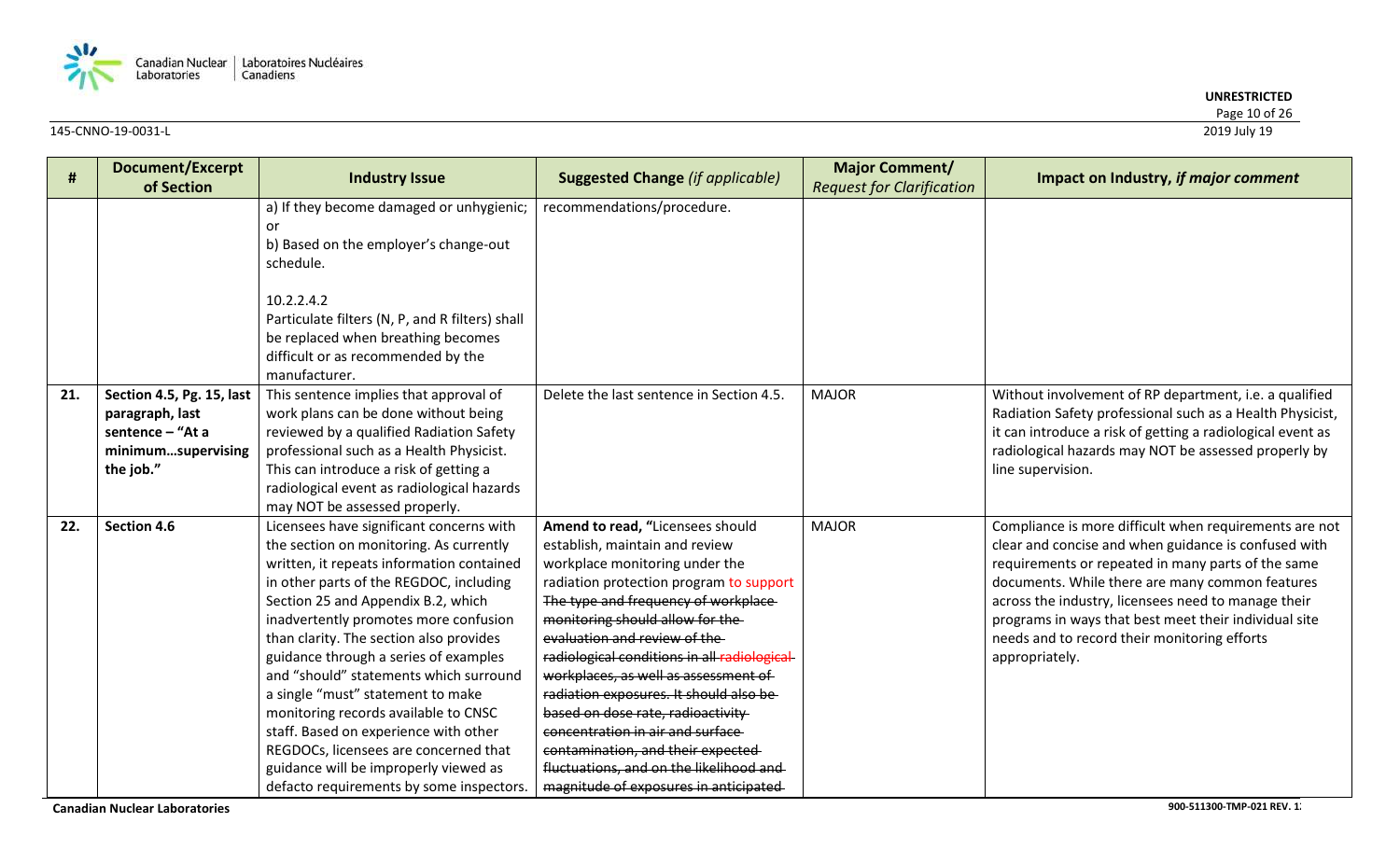

### **UNRESTRICTED**

Page 11 of 26<br>2019 July 19

145-CNNO-19-0031-L 2019 July 19

| # | Document/Excerpt | <b>Industry Issue</b> | <b>Suggested Change (if applicable)</b>   | <b>Major Comment/</b>            | Impact on Industry, if major comment |
|---|------------------|-----------------------|-------------------------------------------|----------------------------------|--------------------------------------|
|   | of Section       |                       |                                           | <b>Request for Clarification</b> |                                      |
|   |                  |                       | operational occurrences and accident      |                                  |                                      |
|   |                  |                       | conditions. This information should be    |                                  |                                      |
|   |                  |                       | used in support of pre- and post-job      |                                  |                                      |
|   |                  |                       | evaluations, work planning,               |                                  |                                      |
|   |                  |                       | contamination control and management      |                                  |                                      |
|   |                  |                       | of radiological control operations.       |                                  |                                      |
|   |                  |                       | Significant changes in monitoring results |                                  |                                      |
|   |                  |                       | should be identified, and trends          |                                  |                                      |
|   |                  |                       | analyzed periodically. C and corrective   |                                  |                                      |
|   |                  |                       | actions should be taken as necessary.     |                                  |                                      |
|   |                  |                       |                                           |                                  |                                      |
|   |                  |                       | Workplace monitoring records must be      |                                  |                                      |
|   |                  |                       | available for inspection by CNSC staff.   |                                  |                                      |
|   |                  |                       | The records and should also be readily    |                                  |                                      |
|   |                  |                       | available to workers.                     |                                  |                                      |
|   |                  |                       |                                           |                                  |                                      |
|   |                  |                       | The programs for monitoring of the-       |                                  |                                      |
|   |                  |                       | workplace should specify:                 |                                  |                                      |
|   |                  |                       | . the quantities to be measured           |                                  |                                      |
|   |                  |                       | . where and when the measurements         |                                  |                                      |
|   |                  |                       | are to be made and at what frequency      |                                  |                                      |
|   |                  |                       | • the most appropriate measurement-       |                                  |                                      |
|   |                  |                       | methods and procedures                    |                                  |                                      |
|   |                  |                       | · investigation levels and the actions to |                                  |                                      |
|   |                  |                       | be taken if they are exceeded             |                                  |                                      |
|   |                  |                       |                                           |                                  |                                      |
|   |                  |                       | Particular attention should be given to   |                                  |                                      |
|   |                  |                       | the selection and use of instruments to   |                                  |                                      |
|   |                  |                       | ensure that their performance             |                                  |                                      |
|   |                  |                       | characteristics are appropriate for the   |                                  |                                      |
|   |                  |                       | specific workplace monitoring situation.  |                                  |                                      |
|   |                  |                       | This should include consideration of      |                                  |                                      |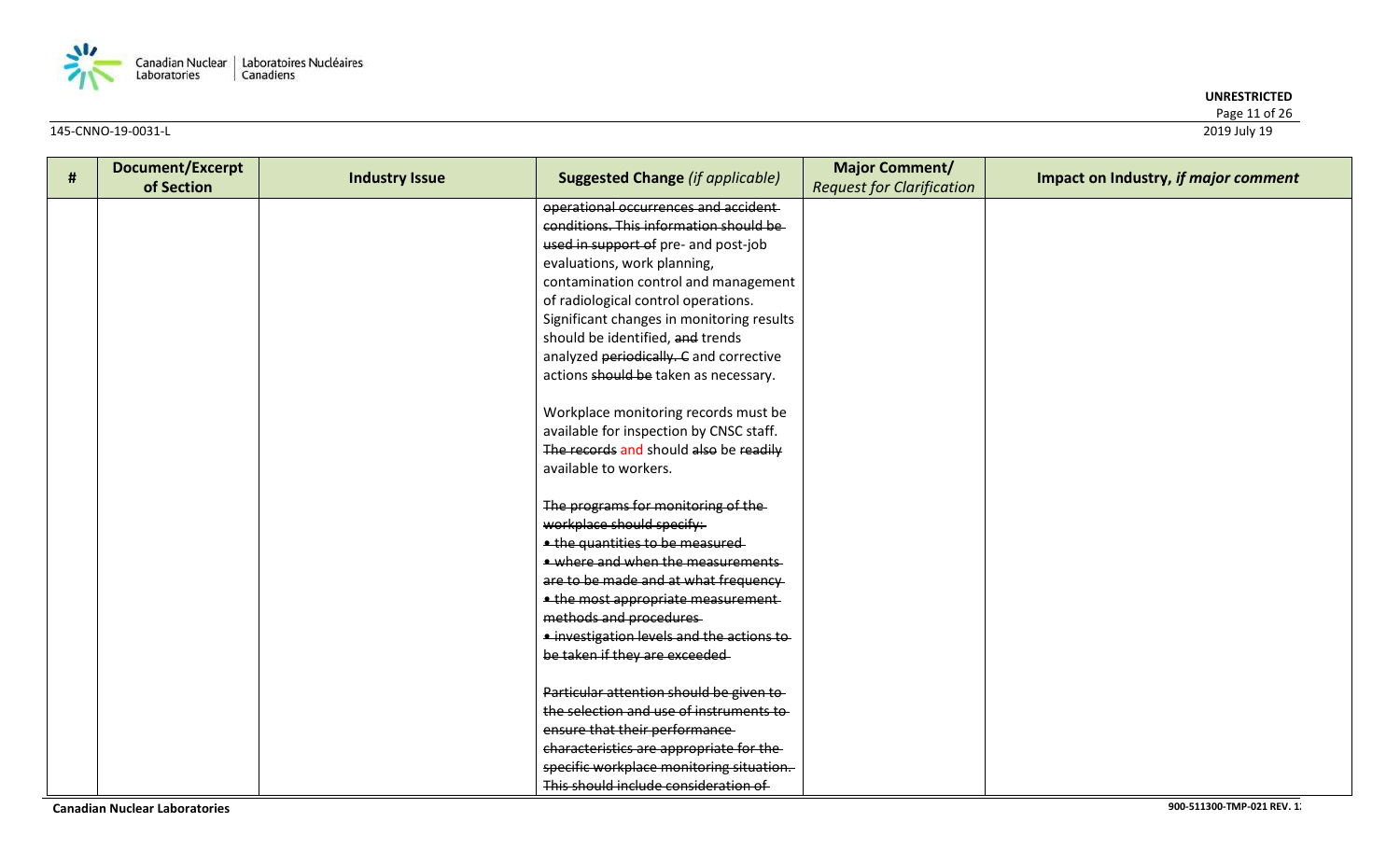

| #   | Document/Excerpt<br>of Section | <b>Industry Issue</b>                                                                                                                                                                                                                                                                                                                                                                                    | <b>Suggested Change (if applicable)</b>                                                                                                                                                                                                                                                                                                      | <b>Major Comment/</b><br><b>Request for Clarification</b> | Impact on Industry, if major comment |
|-----|--------------------------------|----------------------------------------------------------------------------------------------------------------------------------------------------------------------------------------------------------------------------------------------------------------------------------------------------------------------------------------------------------------------------------------------------------|----------------------------------------------------------------------------------------------------------------------------------------------------------------------------------------------------------------------------------------------------------------------------------------------------------------------------------------------|-----------------------------------------------------------|--------------------------------------|
|     |                                |                                                                                                                                                                                                                                                                                                                                                                                                          | alarming capabilities of instrumentation<br>where warranted. Guidance on<br>considerations related to the<br>acquisition, use, maintenance,<br>calibration and testing of radiation<br>instrumentation and equipment are<br>provided in section 25.<br>Additional guidance on workplace<br>monitoring programs is provided in<br>appendix B. |                                                           |                                      |
| 23. | 5                              | More clarity could be inserted into the<br>final sentence of the 2 <sup>nd</sup> paragraph, which<br>currently reads, "Radiation exposures due<br>to naturally occurring nuclear substances<br>must be considered if those exposures<br>occur as a direct result of a CNSC-licensed<br>activity, such as exposures to radon and<br>radon progeny in uranium mining and<br>milling."                      | The implication is that nuclear power<br>plants do not need to consider<br>exposures due to NORM, in particular<br>radon and progeny. For clarity, the point<br>should be explicitly (not implicitly)<br>made.                                                                                                                               | <b>Request for Clarification</b>                          |                                      |
| 24. | Section 5, 3rd bullet          | "A description of the dosimetric model<br>that was used to obtain the dose from<br>measured data" is not entirely clear. Is<br>this applicable to TLD measurements? If<br>so, this would be the responsibility of a<br>dosimetry service. If this is only applicable<br>to internal dose estimation, that should<br>be specified.<br>If it relates to Section 5.2, a cross-<br>reference should be made. | Add more detail to this bullet so the<br>licensee knows which dose-related<br>records to keep.                                                                                                                                                                                                                                               | <b>Request for Clarification</b>                          |                                      |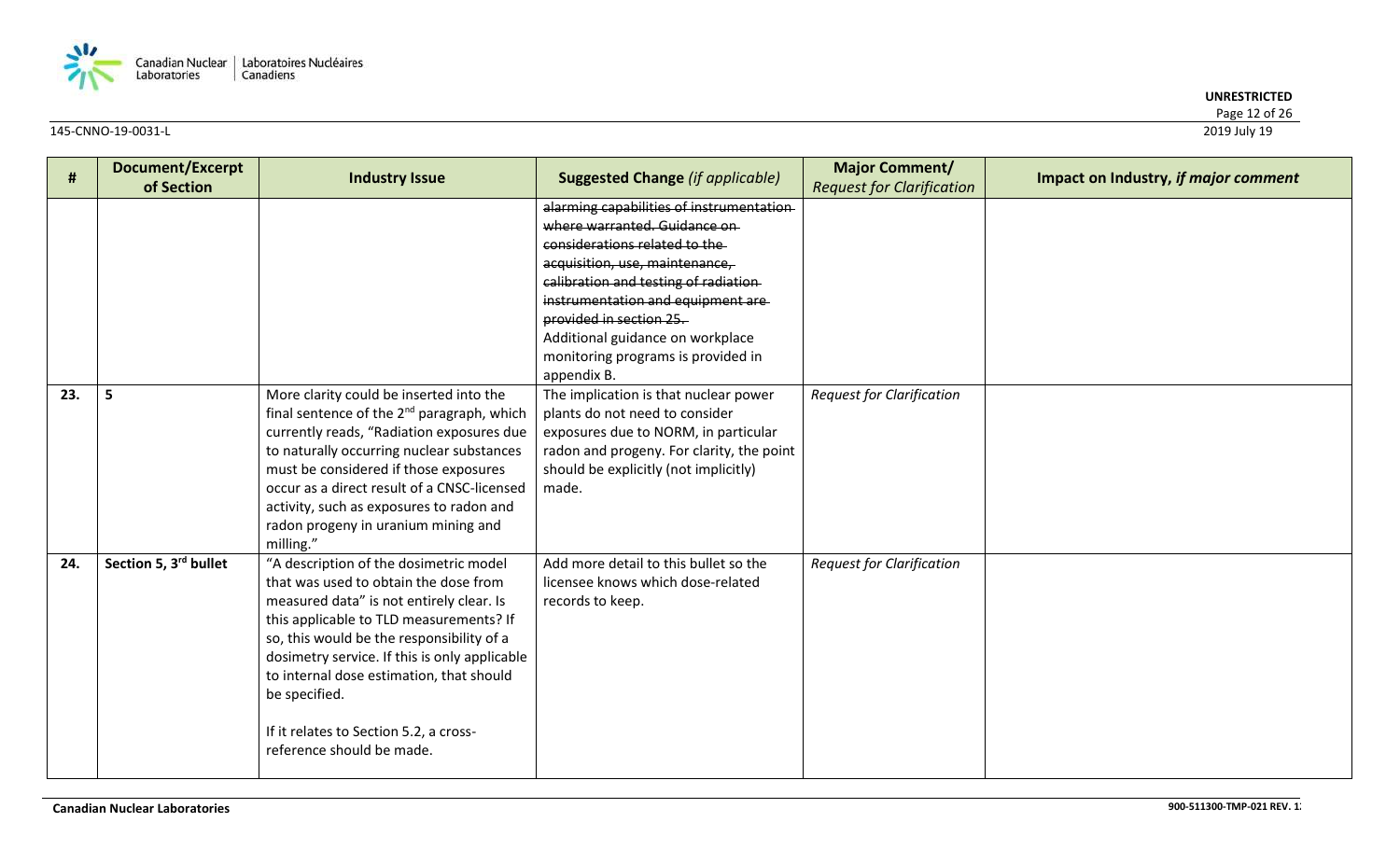

| #   | <b>Document/Excerpt</b><br>of Section                                                                                        | <b>Industry Issue</b>                                                                                                                                                                                                                                                                                                                                                                                                                                                                                                                                                                               | <b>Suggested Change (if applicable)</b>                                                                                                                                                                                                                                                                                                                                                | <b>Major Comment/</b><br><b>Request for Clarification</b> | Impact on Industry, if major comment                                                                                                                                                                    |
|-----|------------------------------------------------------------------------------------------------------------------------------|-----------------------------------------------------------------------------------------------------------------------------------------------------------------------------------------------------------------------------------------------------------------------------------------------------------------------------------------------------------------------------------------------------------------------------------------------------------------------------------------------------------------------------------------------------------------------------------------------------|----------------------------------------------------------------------------------------------------------------------------------------------------------------------------------------------------------------------------------------------------------------------------------------------------------------------------------------------------------------------------------------|-----------------------------------------------------------|---------------------------------------------------------------------------------------------------------------------------------------------------------------------------------------------------------|
| 25. | Section 5.4.1, Pg. 19,<br>2 <sup>nd</sup> para., second last<br>sentence -"Licensees<br>who possess Devices<br>Regulations." | We are paraphrasing the NSRD<br>regulations; which can lead to<br>inconsistencies.                                                                                                                                                                                                                                                                                                                                                                                                                                                                                                                  | Recommend to reference to the NSRD<br>regulations instead of specifying the<br>length of the wear period.<br>Remove the paraphrasing of the<br>regulations.                                                                                                                                                                                                                            | <b>Request for Clarification</b>                          |                                                                                                                                                                                                         |
| 26. | 5.4.2                                                                                                                        | PAS program includes appropriate<br>location, QC program, PM program, and<br>MDLs.<br>This only applies if PAS is used to assign<br>dose.                                                                                                                                                                                                                                                                                                                                                                                                                                                           | Add this clarification to this section                                                                                                                                                                                                                                                                                                                                                 | <b>MAJOR</b>                                              | Needing to apply more rigor than necessary to a test not<br>used for dosimetry purposes.                                                                                                                |
| 27. | Pg. 20-21, section 6                                                                                                         | The context of the section does not meet<br>the intent of the definition of the Action<br>Level. Action Level is designed as being<br>indicative of a significant loss of RP<br>control. Lowering Action Level means<br>more events are to be expected, this may<br>cause unnecessary concerns to workers<br>and members of public. Industry suggests<br>that the section should be written such<br>that it's tied to a significant<br>event/incident rather than a continual<br>improvement concept. Industry use<br>administrative levels (or precursor<br>indicators) to alert potential issues. | The action Level is not the level that<br>should keep changing over time. That is<br>more appropriate for administrative<br>levels or other systems used for<br>optimization. Therefore, the CNSC<br>should consider revising this section to<br>allow flexibility in monitoring the<br>performance. Allowance for<br>administrative levels or other<br>mechanisms can be recommended. | <b>MAJOR</b>                                              | Increasing number of events that exceed the Action<br>Level may cause unnecessary concerns to workers and<br>members of public.<br>There is an administrative burden with every Action<br>Level report. |
| 28. | Section 6, Para 2                                                                                                            | Action levels for environmental<br>protection are for releases of nuclear<br>substances, hazardous substances and<br>physical stressors (not physical<br>parameters).                                                                                                                                                                                                                                                                                                                                                                                                                               | Remove as this is covered in RegDoc-<br>2.9.1.                                                                                                                                                                                                                                                                                                                                         | <b>Request for Clarification</b>                          |                                                                                                                                                                                                         |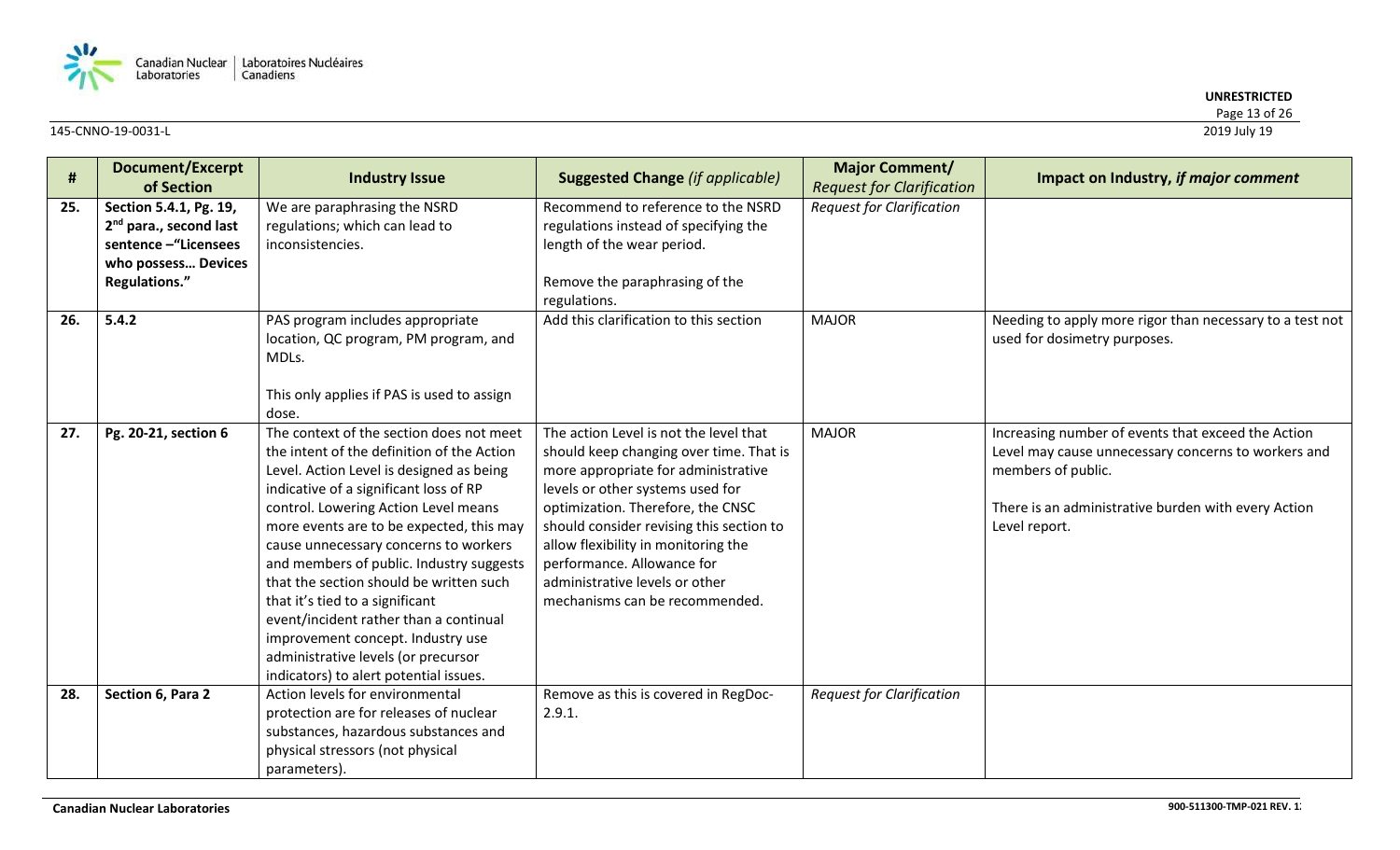

| #   | <b>Document/Excerpt</b><br>of Section                                      | <b>Industry Issue</b>                                                                                                                                                                                                                                                                                                                                     | <b>Suggested Change (if applicable)</b>                                                                                                                                                                                                                                                                                                                                          | <b>Major Comment/</b><br><b>Request for Clarification</b> | Impact on Industry, if major comment                                                                                                                                                                                                                                                                                                                                                                                                          |
|-----|----------------------------------------------------------------------------|-----------------------------------------------------------------------------------------------------------------------------------------------------------------------------------------------------------------------------------------------------------------------------------------------------------------------------------------------------------|----------------------------------------------------------------------------------------------------------------------------------------------------------------------------------------------------------------------------------------------------------------------------------------------------------------------------------------------------------------------------------|-----------------------------------------------------------|-----------------------------------------------------------------------------------------------------------------------------------------------------------------------------------------------------------------------------------------------------------------------------------------------------------------------------------------------------------------------------------------------------------------------------------------------|
| 29. | 6                                                                          | How are the "administrative levels"<br>different from the "investigation levels" in                                                                                                                                                                                                                                                                       | If intended to be the same, use the<br>same words throughout the document.                                                                                                                                                                                                                                                                                                       | <b>Request for Clarification</b>                          |                                                                                                                                                                                                                                                                                                                                                                                                                                               |
|     |                                                                            | section 4.6.1?                                                                                                                                                                                                                                                                                                                                            | Preference is for Investigation level<br>since it reduces confusion when<br>abbreviating.                                                                                                                                                                                                                                                                                        |                                                           |                                                                                                                                                                                                                                                                                                                                                                                                                                               |
| 30. | Section 6.1, 3 <sup>rd</sup> bullet                                        | There appears to be a formatting or<br>punctuation issue in the 3rd bullet.                                                                                                                                                                                                                                                                               | Add formatting or punctuation before<br>"incorporate use of the selected action<br>levels".                                                                                                                                                                                                                                                                                      | <b>Request for Clarification</b>                          |                                                                                                                                                                                                                                                                                                                                                                                                                                               |
| 31. | 7                                                                          | Licensees already have internal processes<br>to determine who is a NEW.                                                                                                                                                                                                                                                                                   | Remove the sentence: "This requires<br>that a case-by-case factual<br>determination be madefor the<br>licensee."                                                                                                                                                                                                                                                                 | <b>Request for Clarification</b>                          |                                                                                                                                                                                                                                                                                                                                                                                                                                               |
| 32. | 7 Para 5, pg. 24                                                           | The term 'timely manner' is ambiguous                                                                                                                                                                                                                                                                                                                     | Replace 'timely manner' with 'a<br>minimum of annually'                                                                                                                                                                                                                                                                                                                          | <b>Request for Clarification</b>                          |                                                                                                                                                                                                                                                                                                                                                                                                                                               |
| 33. | 7.0 Provision of<br><b>Information to Nuclear</b><br><b>Energy Workers</b> | The requirement to inform all NEWs of<br>their activities during an emergency may<br>not be realistic depending on the level of<br>detail expected. Emergencies, by their<br>very nature, are not always predictable<br>and it may not be possible to accurately<br>foresee the emergent conditions.                                                      | Amend the requirement to indicate that<br>licensees should provide a general<br>description of expected responsibilities<br>during emergency scenarios and include<br>an explanation of risks with doses up to<br>the emergency dose limits without<br>explaining specific responsibilities.                                                                                     | <b>MAJOR</b>                                              | Depending on the level of detail expected, this may be<br>impossible with several thousand nuclear energy<br>workers on some sites at any given time. Without<br>clarity, this could unintentionally create instant and<br>widespread non-compliance.                                                                                                                                                                                         |
| 34. | 7.0 Provision of<br><b>Information to Nuclear</b><br><b>Energy Workers</b> | Industry supports the repeal of the<br>provision for a female NEW to self-<br>disclose her pregnancy to the licensee as<br>long as the regulations and this<br>supporting REGDOC are clear with regard<br>to licensees' obligations. This proposal<br>aligns with the international practice of<br>voluntary self-disclosure of pregnancy<br>and nursing. | Amend this section to clarify that the<br>responsibility lies with the pregnant or<br>nursing NEW to declare their status to<br>the licensee in writing. Until such a<br>declaration is provided, the licensee has<br>no obligation to accommodate work<br>assignment or dose limits associated<br>with pregnant or nursing status.<br>Specifically, amend the bullet at the top | <b>MAJOR</b>                                              | Without this clarification, it is difficult for licensees to<br>comply with the requirement to ensure that pregnant<br>workers are not used in the control of an emergency.<br>Also, the risks and rights may have been given to the<br>female NEW many years prior to becoming pregnant.<br>Declaring pregnancy to the licensees affords an<br>opportunity to provide her with the most current<br>information and refresh her on the risks. |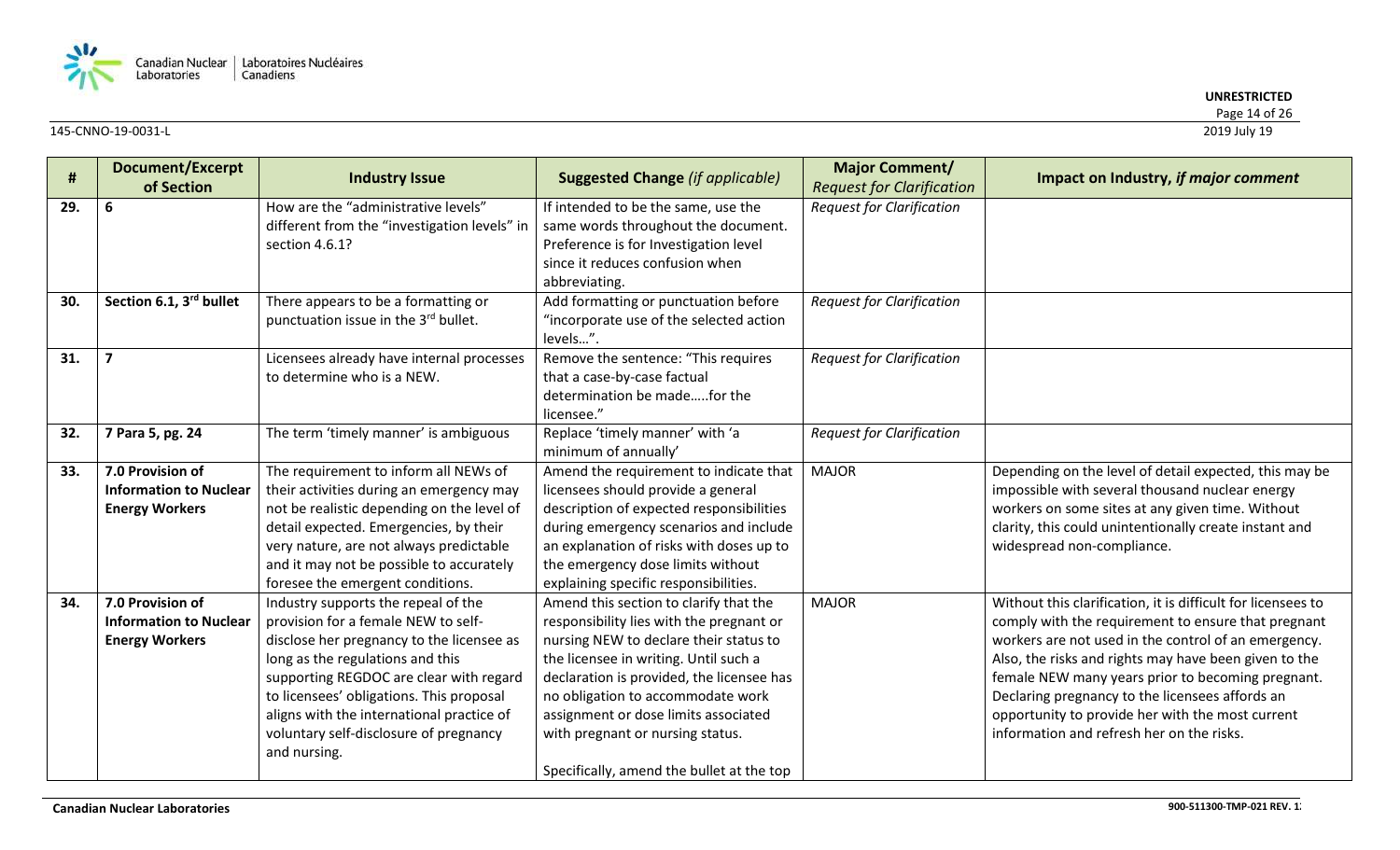

| #   | <b>Document/Excerpt</b><br>of Section | <b>Industry Issue</b>                                   | <b>Suggested Change (if applicable)</b>    | <b>Major Comment/</b><br><b>Request for Clarification</b> | Impact on Industry, if major comment                   |
|-----|---------------------------------------|---------------------------------------------------------|--------------------------------------------|-----------------------------------------------------------|--------------------------------------------------------|
|     |                                       |                                                         | of page 25, to read, "of the female NEW    |                                                           |                                                        |
|     |                                       |                                                         | rights once they declare if they are       |                                                           |                                                        |
|     |                                       |                                                         | pregnant or breastfeeding.'                |                                                           |                                                        |
| 35. | Section 7, Pg. 23, last               | It is not clear whether this statement                  | should add:                                | <b>MAJOR</b>                                              | Volunteers from the public (staffed at off-site        |
|     | paragraph - "There is                 | excludes those (e.g. helpers, volunteers,               | " limit for the general public (which is   |                                                           | emergency centres) may participate during an           |
|     | an obligation for the                 | policemen, etc.) who participate in the                 | 1 mSv per calendar year) under normal      |                                                           | emergency and may receive a dose exceeding 1 mSv.      |
|     | general public (which                 | control of an emergency.                                | operational conditions." Or                |                                                           |                                                        |
|     | is 1 mSv per calendar                 |                                                         | " limit for the general public (which is 1 |                                                           |                                                        |
|     | year)."                               |                                                         | mSv per calendar year), excluding dose     |                                                           |                                                        |
|     |                                       |                                                         | received from emergency activities."       |                                                           |                                                        |
| 36. | Section 7, Pg. 25, 3rd                | In addition to the paper-based format,                  | Revise to include:                         | <b>MAJOR</b>                                              | Easier to track and enhance the ability to search, and |
|     | para.                                 | written acknowledgement can also be in                  | "In addition to the paper-based format,    |                                                           | reduces administrative burden of managing paper        |
|     |                                       | digital format such as email, completion                | written acknowledgement can also be in     |                                                           | records                                                |
|     |                                       | of a computer-based training, etc.                      | digital format such as email, completion   |                                                           |                                                        |
|     |                                       |                                                         | of a computer-based training, etc."        |                                                           |                                                        |
| 37. | Section 8, third para.                | Industry seeks clarification on the intent              | Clarify whether this section means all     | <b>Request for Clarification</b>                          |                                                        |
|     |                                       | of the 3 <sup>rd</sup> paragraph. As currently written, | users of dosimetry must be informed of     |                                                           |                                                        |
|     |                                       | it inadvertently suggests that non-nuclear              | risks, regardless of their NEW status      |                                                           |                                                        |
|     |                                       | energy workers would require similar                    | (e.g. a non-NEW using dosimetry to get     |                                                           |                                                        |
|     |                                       | training to NEWs.                                       | from point A to point B, which may         |                                                           |                                                        |
|     |                                       |                                                         | require traversing a short section in      |                                                           |                                                        |
|     |                                       |                                                         | Zone 2?).                                  |                                                           |                                                        |
| 38. | 13, para. 3                           | This information is challenging to retrieve             | Change to 'the licensee must also          | <b>MAJOR</b>                                              | The information on NEW dose may not exist due to       |
|     |                                       | for foreign workers and, in particular,                 | consider available dose information that   |                                                           | differences in regulatory requirements in other        |
|     |                                       | those who are from countries such as the                | the NEW had received prior to the          |                                                           | jurisdictions.                                         |
|     |                                       | United States where the decision was                    | commencement of the work for the           |                                                           |                                                        |
|     |                                       | taken not to reduce the lens of the eye                 | licensee in order to ensure that the       |                                                           |                                                        |
|     |                                       | dose limit per ICRP 118. Also, as indicated             | licensee is managing the worker's dose     |                                                           |                                                        |
|     |                                       | earlier in the text, within Canada, the                 | below the effective dose limits"           |                                                           |                                                        |
|     |                                       | NDR is subject to privacy legislation.                  |                                            |                                                           |                                                        |
|     |                                       |                                                         |                                            |                                                           |                                                        |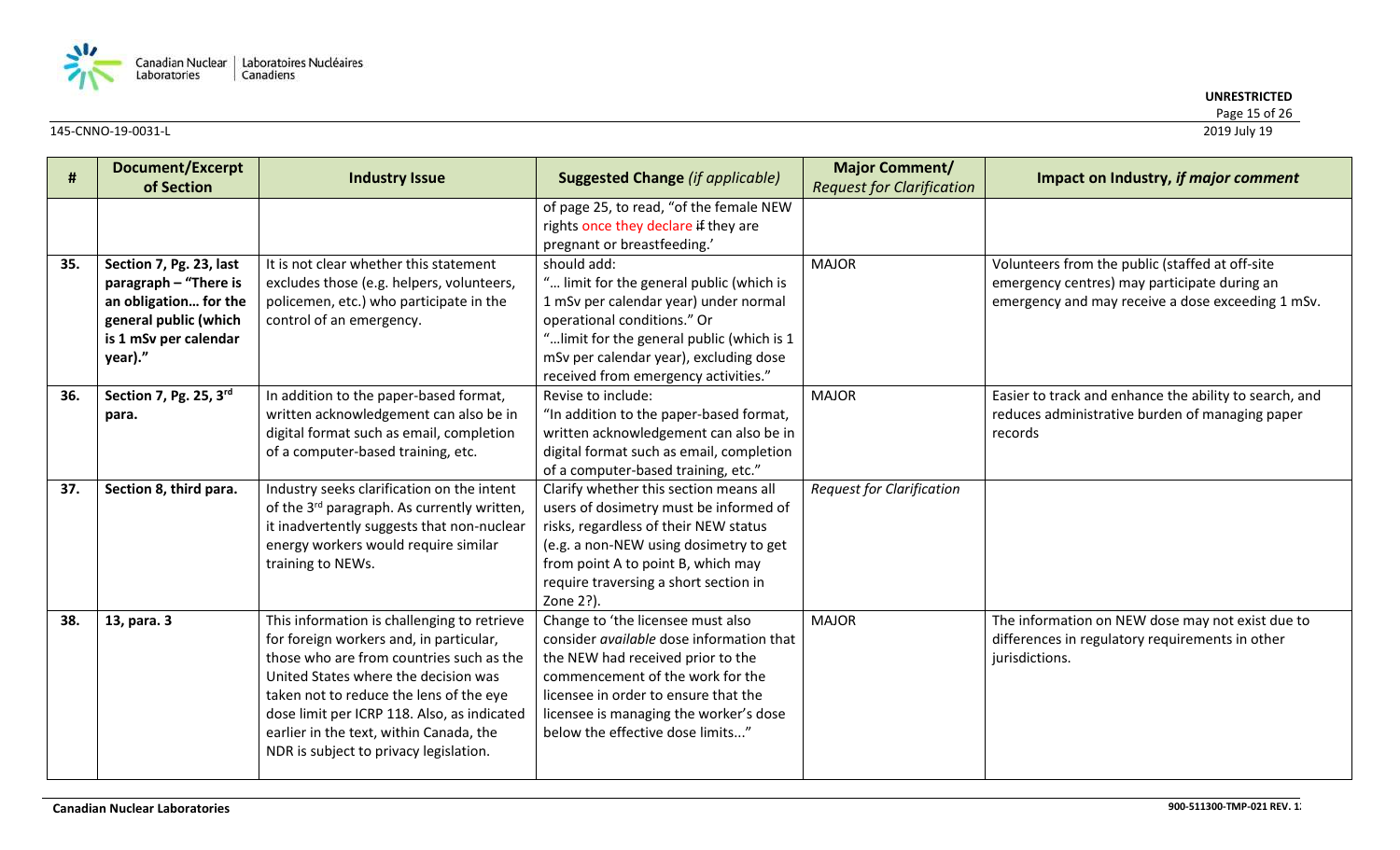

| #   | Document/Excerpt<br>of Section                                                                      | <b>Industry Issue</b>                                                                                                                                                                                                                                                                                                                                                                                                                                                                                                                                                                                                                                                                                                                         | <b>Suggested Change (if applicable)</b>                                                                                                                                                   | <b>Major Comment/</b><br><b>Request for Clarification</b> | Impact on Industry, if major comment                                                                                                                                                                                                                                                                                        |
|-----|-----------------------------------------------------------------------------------------------------|-----------------------------------------------------------------------------------------------------------------------------------------------------------------------------------------------------------------------------------------------------------------------------------------------------------------------------------------------------------------------------------------------------------------------------------------------------------------------------------------------------------------------------------------------------------------------------------------------------------------------------------------------------------------------------------------------------------------------------------------------|-------------------------------------------------------------------------------------------------------------------------------------------------------------------------------------------|-----------------------------------------------------------|-----------------------------------------------------------------------------------------------------------------------------------------------------------------------------------------------------------------------------------------------------------------------------------------------------------------------------|
| 39. | 14                                                                                                  | Mentions separating left and right hands.<br>Meeting Dose Limits is not required for<br>separate hands.                                                                                                                                                                                                                                                                                                                                                                                                                                                                                                                                                                                                                                       | Modify to specify that the highest<br>recorded dose of either hand will be<br>compared to a dose limit.                                                                                   | <b>Request for Clarification</b>                          |                                                                                                                                                                                                                                                                                                                             |
| 40. | 15. Emergencies                                                                                     | As per the previous comment on<br>pregnant or nursing NEWs, industry<br>believes additional context is needed for<br>the 6 <sup>th</sup> paragraph in this section, which<br>currently reads, "As per section 15 of the<br>Regulations, licensees must not ask<br>pregnant women to participate in the<br>direct control of an emergency."<br>This clause assumes the licensee knows<br>the woman is pregnant, which may not be<br>the case. The responsibility lies with the<br>pregnant or nursing NEW to declare their<br>status to the licensee in writing. Until<br>such a declaration is provided, the<br>licensee has no obligation to<br>accommodate work assignment or dose<br>limits associated with pregnant or nursing<br>status. | Change the wording to: "As per section<br>15 of the Regulations, licensees must<br>not ask women who have declared<br>pregnancy to participate in the direct<br>control of an emergency." | <b>MAJOR</b>                                              | If female NEWs are not required to declare pregnancy,<br>the licensee is vulnerable and at risk of assigning work<br>to the pregnant worker. Without this clarification, it is<br>difficult for licensees to comply with the requirement to<br>ensure that pregnant workers are not used in the<br>control of an emergency. |
| 41. | Section 15, Pg. 33, 6 <sup>th</sup><br>para. - "As per Section<br>15 of the Regulations<br>$\cdots$ | Industry interprets it as a pregnant<br>worker may participate in control of an<br>emergency as long as she resides in a<br>"radiologically stable and safe location"<br>where the potential dose to be received is<br>not exceeding 4 mSv (as per section 13).<br>Is Industry's interpretation is correct?                                                                                                                                                                                                                                                                                                                                                                                                                                   | Provide clarification on the statement.                                                                                                                                                   | <b>Request for Clarification</b>                          |                                                                                                                                                                                                                                                                                                                             |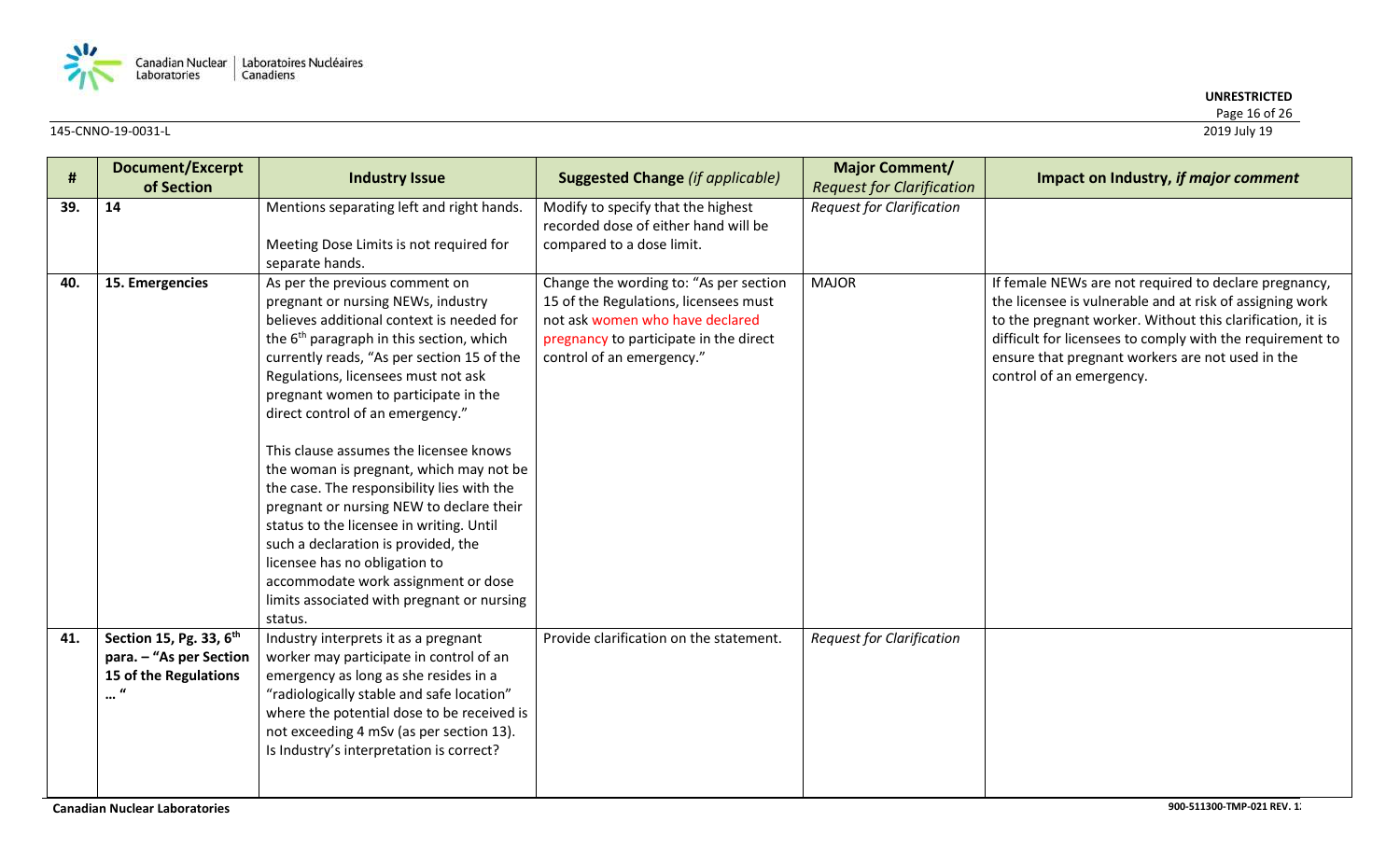

| #   | Document/Excerpt        | <b>Industry Issue</b>                                                              | <b>Suggested Change (if applicable)</b> | <b>Major Comment/</b>            | Impact on Industry, if major comment |
|-----|-------------------------|------------------------------------------------------------------------------------|-----------------------------------------|----------------------------------|--------------------------------------|
|     | of Section              |                                                                                    |                                         | <b>Request for Clarification</b> |                                      |
|     |                         | Clear expectation regarding participating                                          |                                         |                                  |                                      |
|     |                         | in control of an emergency is necessary as                                         |                                         |                                  |                                      |
|     |                         | there may be instances where pregnant                                              |                                         |                                  |                                      |
|     |                         | or breastfeeding NEWs whose duties or                                              |                                         |                                  |                                      |
|     |                         | presence are required in the control room                                          |                                         |                                  |                                      |
|     |                         | (e.g. Shift Managers, Authorized Nuclear                                           |                                         |                                  |                                      |
|     |                         | Operators, etc.) during a nuclear incident.                                        |                                         |                                  |                                      |
| 42. | Section 15, Pg. 34, 1st | As indicated in pg. 32, 7 <sup>th</sup> para, licensees                            | Provide a mechanism/guidance for        | <b>Request for Clarification</b> |                                      |
|     | para. - "Once the       | agree and support that the doses                                                   | reporting emergency dose to the NDR.    |                                  |                                      |
|     | emergency by the        | received during an emergency are treated                                           |                                         |                                  |                                      |
|     | Commission."            | separately from the normal occupational                                            |                                         |                                  |                                      |
|     |                         | doses. However, these doses become                                                 |                                         |                                  |                                      |
|     |                         | part of the individual's life time dose.                                           |                                         |                                  |                                      |
|     |                         | In the event where the worker gets hired                                           |                                         |                                  |                                      |
|     |                         | by a different employer (nuclear facility)                                         |                                         |                                  |                                      |
|     |                         | within 5 years post emergency event, the                                           |                                         |                                  |                                      |
|     |                         | current practice requires the individual                                           |                                         |                                  |                                      |
|     |                         | lists all their historical doses in the past 5                                     |                                         |                                  |                                      |
|     |                         | years. This means that doses received                                              |                                         |                                  |                                      |
|     |                         | during emergency must be listed.                                                   |                                         |                                  |                                      |
|     |                         |                                                                                    |                                         |                                  |                                      |
|     |                         | As described in the paragraph, "a worker<br>should not be prevented from returning |                                         |                                  |                                      |
|     |                         | to future planned work because of doses                                            |                                         |                                  |                                      |
|     |                         | received during an emergency. However,                                             |                                         |                                  |                                      |
|     |                         |                                                                                    |                                         |                                  |                                      |
|     |                         | by the Commission". Due to potential                                               |                                         |                                  |                                      |
|     |                         | restrictions and relevant info, this may                                           |                                         |                                  |                                      |
|     |                         | prevent the individual from employment.                                            |                                         |                                  |                                      |
|     |                         | How are emergency doses to be reported                                             |                                         |                                  |                                      |
|     |                         | to the National Dose Registry, such that                                           |                                         |                                  |                                      |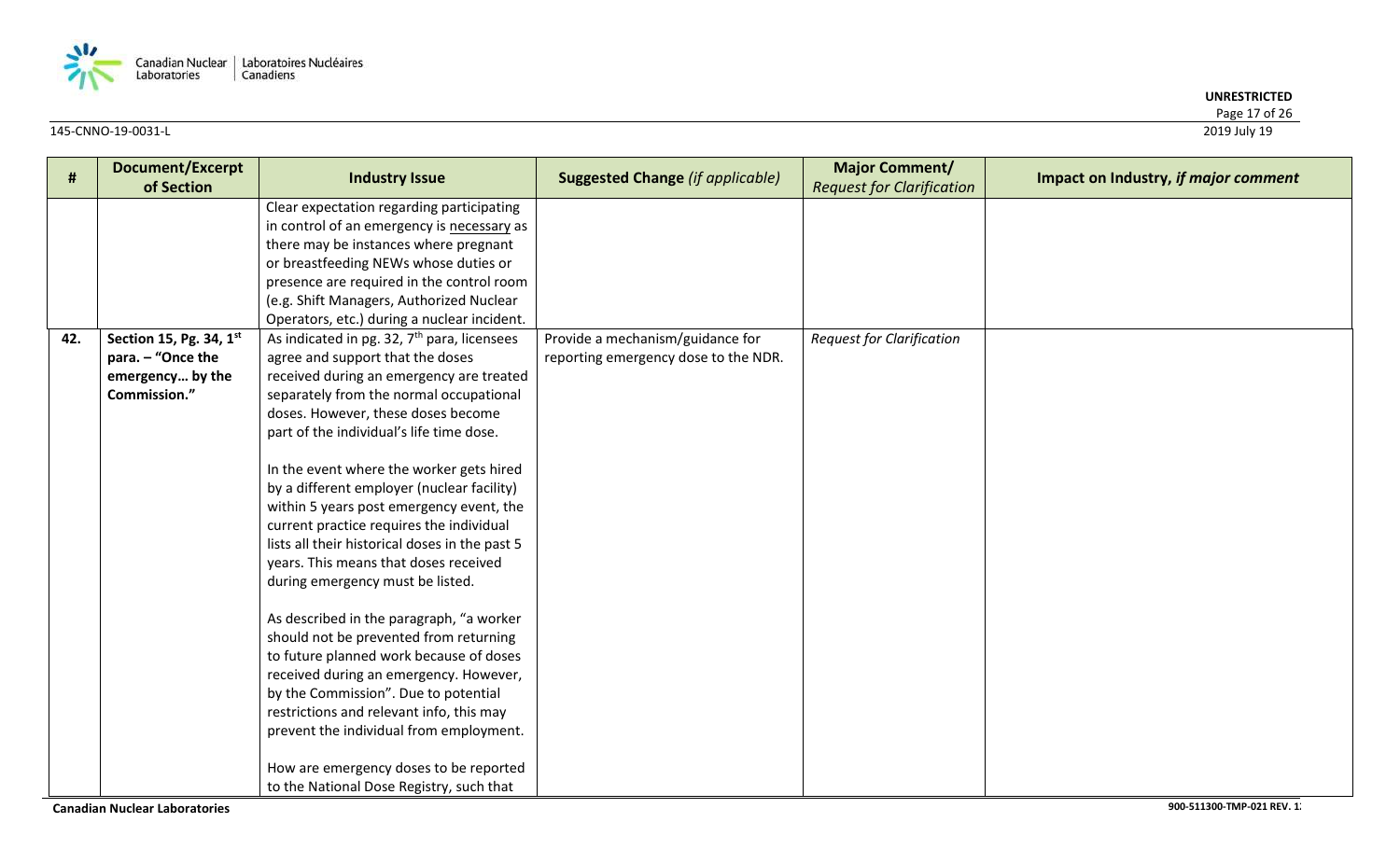

### **UNRESTRICTED**

Page 18 of 26<br>2019 July 19

| #   | Document/Excerpt<br>of Section                                 | <b>Industry Issue</b>                                                                                                                                                                                                                                                                                                                                                                                                                                                                                                                                                                                                                                                                                                                                                                                                                                                | <b>Suggested Change (if applicable)</b>                                                                                                                                                                                                                                                                                                                                                                                                                                                                                                                                                                                          | <b>Major Comment/</b><br><b>Request for Clarification</b> | Impact on Industry, if major comment                                                                                                                                                                                                                                                                                                                                                                                                                                                                                                                                                                                                                                                                                                                                     |
|-----|----------------------------------------------------------------|----------------------------------------------------------------------------------------------------------------------------------------------------------------------------------------------------------------------------------------------------------------------------------------------------------------------------------------------------------------------------------------------------------------------------------------------------------------------------------------------------------------------------------------------------------------------------------------------------------------------------------------------------------------------------------------------------------------------------------------------------------------------------------------------------------------------------------------------------------------------|----------------------------------------------------------------------------------------------------------------------------------------------------------------------------------------------------------------------------------------------------------------------------------------------------------------------------------------------------------------------------------------------------------------------------------------------------------------------------------------------------------------------------------------------------------------------------------------------------------------------------------|-----------------------------------------------------------|--------------------------------------------------------------------------------------------------------------------------------------------------------------------------------------------------------------------------------------------------------------------------------------------------------------------------------------------------------------------------------------------------------------------------------------------------------------------------------------------------------------------------------------------------------------------------------------------------------------------------------------------------------------------------------------------------------------------------------------------------------------------------|
|     |                                                                | they are excluded from routine operating<br>dose limits?                                                                                                                                                                                                                                                                                                                                                                                                                                                                                                                                                                                                                                                                                                                                                                                                             |                                                                                                                                                                                                                                                                                                                                                                                                                                                                                                                                                                                                                                  |                                                           |                                                                                                                                                                                                                                                                                                                                                                                                                                                                                                                                                                                                                                                                                                                                                                          |
| 43. | <b>Section 20</b>                                              | Industry has significant concerns with the<br>section on labelling and believes a<br>workshop with CNSC staff is necessary to<br>ensure common understanding.<br>Licensees agree containers and devices<br>containing nuclear substances should be<br>labelled to alert persons to the presence<br>of a nuclear substance and the real or<br>potential hazard/risk that exists.<br>However, NEWs are trained to recognize<br>hazard levels and understand the risks<br>when reading posted radiation fields (e.g.<br>mrem/h, mSv/h, MPCa or DAC, cpm, etc.)<br>Given this, listing radionuclides and<br>associated activities on waste containers<br>intended to stay within a nuclear facility<br>does not improve the safety for<br>personnel. Licensees agree that<br>containers/sources shipped out of the<br>facility should have the appropriate<br>specifics. | Industry requests the CNSC host a<br>workshop to ensure the requirements<br>are clearly understood and key terms<br>defined.<br>Items for discussion could include:<br>Defining 'container' and 'device'.<br>Does it mean radiation device per<br><b>NSRD regulations?</b><br>Applying the exemption to the<br>labelling requirements for<br>containers or devices in an area<br>subject to the boundary and point<br>of access signs in s. 21.<br>Clarify what does CNSC means by<br>the phrase "in transit"<br>Clarify the reference to Paragraph<br>20(3) in the RPRs. There is no<br>paragraph 20(3) in the current<br>RPRS. |                                                           | For containers intended to be used only within the<br>licensee's facility, like those for waste, adding specifics<br>on radionuclides inadvertently creates a safety risk from<br>additional and unnecessary handling when staff are<br>already trained to evaluate risk based on hazard<br>conditions (dose rates or air concentrations). Waste cans<br>are frequently emptied by trained and qualified staff.<br>There is also an administrative burden that would<br>require each bag or container to be sampled, analyzed,<br>tags printed and affixed to the item.<br>Also, clear regulations promote better compliance. The<br>absence of definitions can lead to licensees'<br>interpretations which may not meet the intent of the<br>regulation's requirements. |
| 44. | 25                                                             | There are instances where the<br>manufacturer specifications may not<br>meet industry best practices and/or may<br>be overly prescriptive.                                                                                                                                                                                                                                                                                                                                                                                                                                                                                                                                                                                                                                                                                                                           | <b>Remove Manufacturers specifications</b><br>from the RegDocs.                                                                                                                                                                                                                                                                                                                                                                                                                                                                                                                                                                  | <b>Request for Clarification</b>                          |                                                                                                                                                                                                                                                                                                                                                                                                                                                                                                                                                                                                                                                                                                                                                                          |
| 45. | Section 25, Pg. 39,<br>"Radiation Detection<br>and Measurement | "Licensees are required by section 24.1 of<br>the Regulations to ensure that<br>instruments and equipment used for                                                                                                                                                                                                                                                                                                                                                                                                                                                                                                                                                                                                                                                                                                                                                   | Clarify that this is for instruments and<br>equipment used for direct protection of<br>people.                                                                                                                                                                                                                                                                                                                                                                                                                                                                                                                                   | <b>MAJOR</b>                                              | Some instruments are accessible at reduced<br>frequencies, such as in the reactor vault, and may only<br>be available 24 to 36 month intervals. There is a financial                                                                                                                                                                                                                                                                                                                                                                                                                                                                                                                                                                                                     |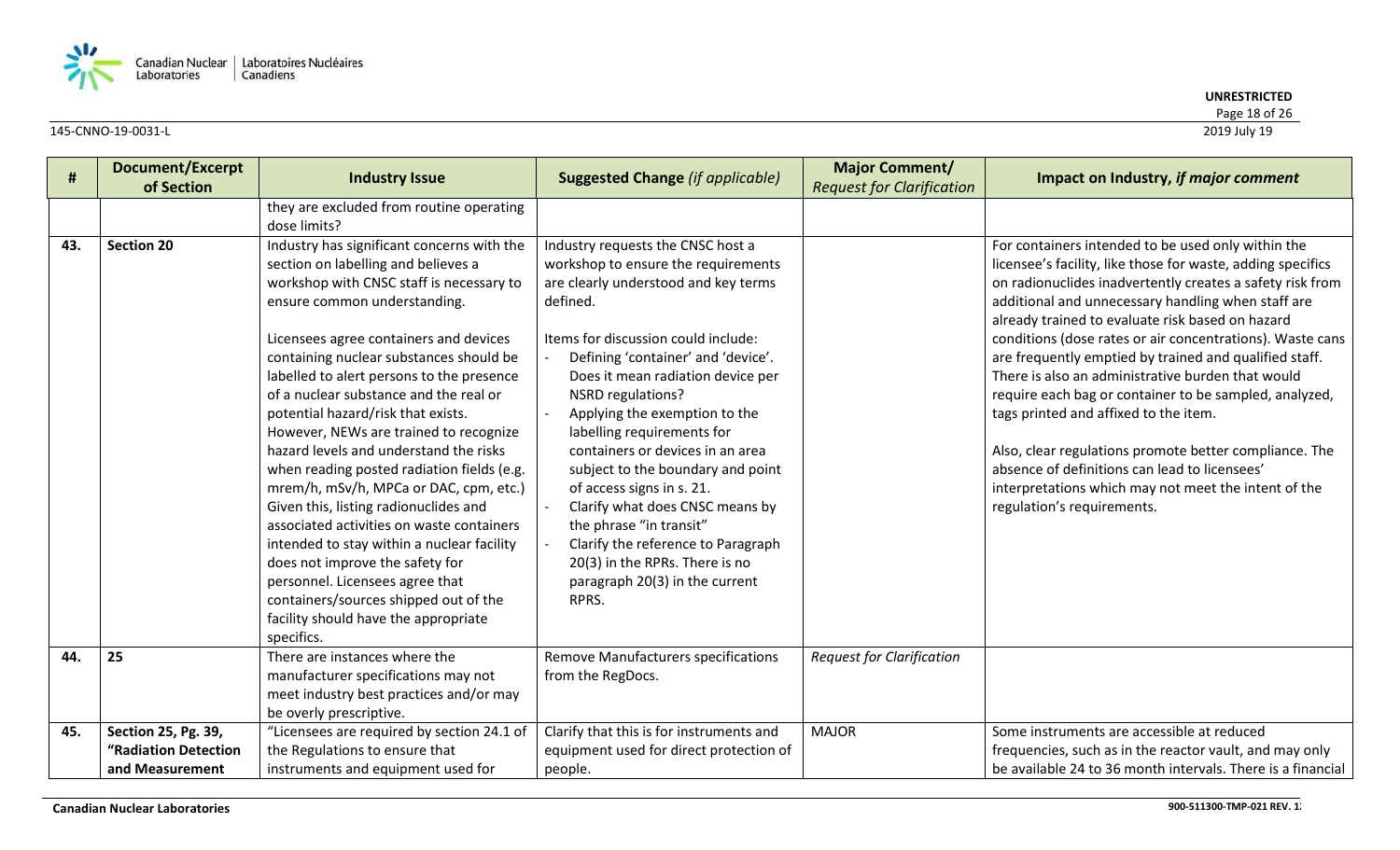

### **UNRESTRICTED**

Page 19 of 26<br>2019 July 19

| #   | <b>Document/Excerpt</b><br>of Section                                                                                      | <b>Industry Issue</b>                                                                                                                                                                                                                                                                                             | <b>Suggested Change (if applicable)</b>                                                                            | <b>Major Comment/</b><br><b>Request for Clarification</b> | Impact on Industry, if major comment                                                                                                                                                                                                                                        |
|-----|----------------------------------------------------------------------------------------------------------------------------|-------------------------------------------------------------------------------------------------------------------------------------------------------------------------------------------------------------------------------------------------------------------------------------------------------------------|--------------------------------------------------------------------------------------------------------------------|-----------------------------------------------------------|-----------------------------------------------------------------------------------------------------------------------------------------------------------------------------------------------------------------------------------------------------------------------------|
|     | Instrumentation"                                                                                                           | radiation measurements are<br>appropriately selected, tested and<br>calibrated for their intended use."                                                                                                                                                                                                           |                                                                                                                    |                                                           | and administrative burden to stop operations and check<br>calibrations more frequently.                                                                                                                                                                                     |
|     |                                                                                                                            | In addition to instruments and equipment<br>used for the direct protection of people<br>(survey instruments, contamination<br>monitors) laboratory instruments, stack<br>monitors and reactor regulating<br>instruments are also used to measure<br>radionuclides in samples, radioactive<br>effluent, etc.       |                                                                                                                    |                                                           |                                                                                                                                                                                                                                                                             |
| 46. | Section 25, Pg. 39, 4 <sup>th</sup><br>para. - "Licensees are<br>required by section<br>24.1 of the<br>Regulations"        | Section 24.1 does not exist in the current<br>RPRs, though it does in the draft version<br>in Canada Gazette I. As per comment#1,<br>itis premature to review this draft until<br>amendments to the Radiation Protection<br>Regulations (RPRs) are finalized.                                                     | Review and revise.                                                                                                 | <b>Request for Clarification</b>                          |                                                                                                                                                                                                                                                                             |
| 47. | Section 25, Pg. 39, 5 <sup>th</sup><br>para., last sentence -<br>"As well, DRDs and air<br>monitoring /sampling<br>$\cdot$ | Spell out DRDs in first use.                                                                                                                                                                                                                                                                                      | Review and revise.                                                                                                 | <b>Request for Clarification</b>                          |                                                                                                                                                                                                                                                                             |
| 48. | Section 25, Pg. 39-41                                                                                                      | Section 20 of the NSRD refers to radiation<br>survey meters, and requirements for<br>calibration under the Act and Regs.<br>Section 25 of REGDOC 2.7.1 seems to<br>broaden the definition considerably, to all<br>instruments and equipment being used to<br>measure radiation being appropriately<br>calibrated. | Clarify that this section pertains only to<br>radiation instrumentation used for<br>personnel protection purposes. | <b>MAJOR</b>                                              | Systems use instruments to measure radiation for<br>reactor control and other purposes, not just in the scope<br>of protecting personnel. Ion chambers in the reactor<br>measure neutron flux for control purposes, not<br>radiological safety. There are several examples. |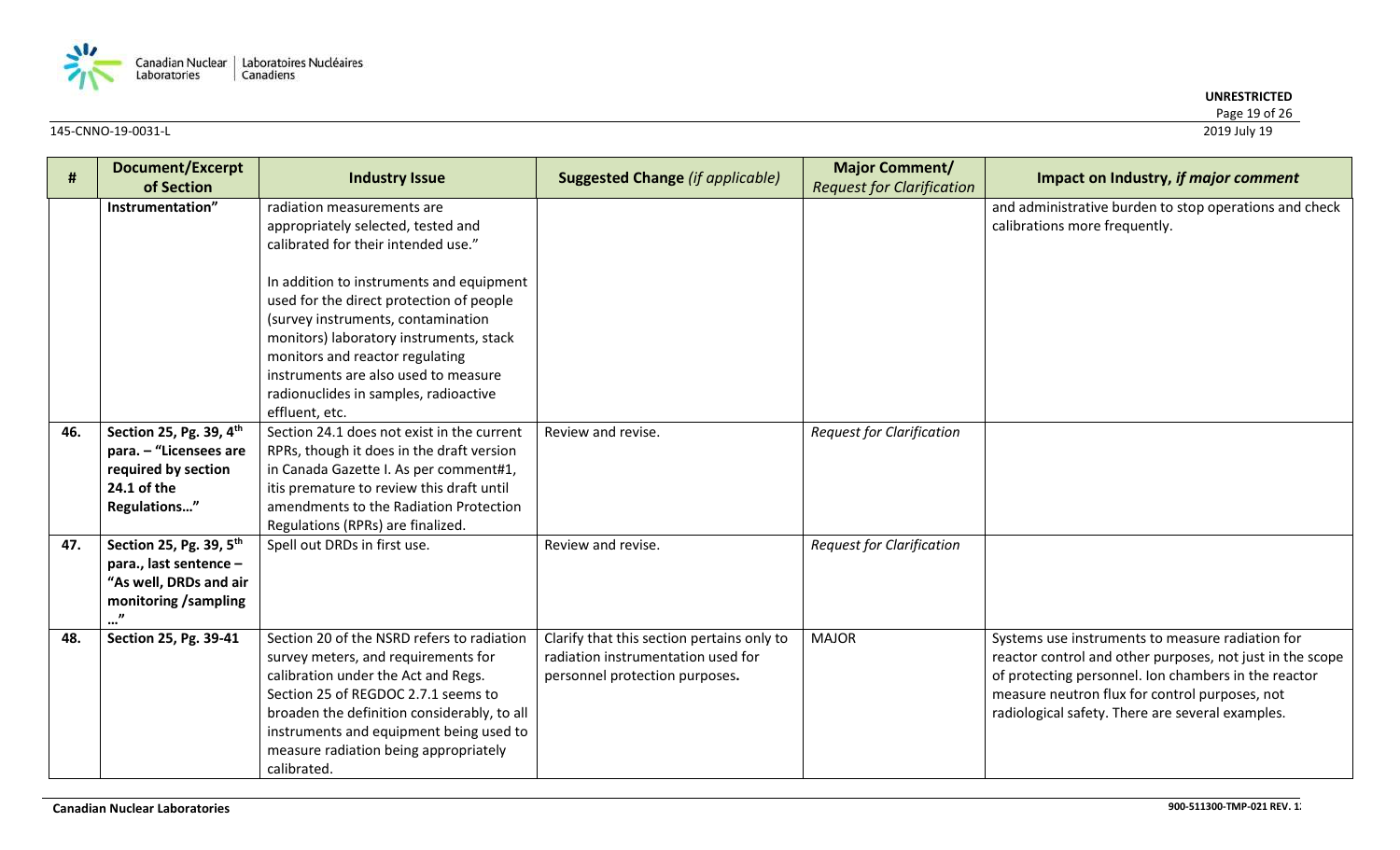

| $\pmb{\#}$ | Document/Excerpt     | <b>Industry Issue</b>                        | <b>Suggested Change (if applicable)</b>           | <b>Major Comment/</b>            | Impact on Industry, if major comment                   |
|------------|----------------------|----------------------------------------------|---------------------------------------------------|----------------------------------|--------------------------------------------------------|
|            | of Section           |                                              |                                                   | <b>Request for Clarification</b> |                                                        |
| 49.        | 25.2                 | It is not practical to check large area      | Change Sentence to:                               | <b>Request for Clarification</b> |                                                        |
|            |                      | detectors using uniformly contaminated       |                                                   |                                  |                                                        |
|            |                      | planar sources.                              | "These tests should be conducted                  |                                  |                                                        |
|            |                      |                                              | Similar to the dimension of the                   |                                  |                                                        |
|            |                      |                                              | detector, where practical.                        |                                  |                                                        |
| 50.        | 25.2                 | Licensees seek clarity on:                   | Change the sentence to:                           | <b>Request for Clarification</b> |                                                        |
|            |                      | The intention of $2^{nd}$ sentence, $2^{nd}$ | "Measurements must therefore be                   |                                  |                                                        |
|            |                      | paragraph, which reads,                      | made using an efficiency-checked                  |                                  |                                                        |
|            |                      | "Measurements must therefore be              | instrument with the best available                |                                  |                                                        |
|            |                      | made using an efficiency-checked             | predetermined an appropriate                      |                                  |                                                        |
|            |                      | instrument with the best available           | detection efficiency                              |                                  |                                                        |
|            |                      | predetermined detection efficiency           |                                                   |                                  |                                                        |
|            |                      | " is overly prescriptive.                    |                                                   |                                  |                                                        |
| 51.        | 25.2; $2^{nd}$ para  | There is no safety benefit to this           | Remove 2 <sup>nd</sup> to last sentence in this   | <b>MAJOR</b>                     | There is no safety benefit to this requirement which   |
|            |                      | requirement which adds a large               | paragraph: "The measurements, in                  |                                  | adds a large administrative burden.                    |
|            |                      | administrative burden and is not practical   | counts per secondcentimeter".                     |                                  |                                                        |
|            |                      | in the field.                                |                                                   |                                  |                                                        |
| 52.        | Pg. 43, Appendix A - | There could be confusion over the level of   | Amend the 2 <sup>nd</sup> sentence to read: "They | <b>MAJOR</b>                     | Misunderstanding the intent of this sentence, could    |
|            | A.6                  | risk information required to be provided     | should however be informed of the                 |                                  | cause confusion and unnecessary anxiety among          |
|            |                      | to visitors. As written, it could be         | radiological hazards in the facility.             |                                  | visitors.                                              |
|            |                      | interpreted to be the same level as          |                                                   |                                  |                                                        |
|            |                      | required for a NEW. In addition, visitors    | Remove "and the risk of accidental                |                                  |                                                        |
|            |                      | may lack the background information          | radiation exposures".                             |                                  |                                                        |
|            |                      | and/or context required to properly          |                                                   |                                  |                                                        |
|            |                      | understand probabilities and                 |                                                   |                                  |                                                        |
|            |                      | consequences of accidents, leading to a      |                                                   |                                  |                                                        |
|            |                      | significant overestimation of risk which     |                                                   |                                  |                                                        |
|            |                      | could create unwarranted anxiety.            |                                                   |                                  |                                                        |
| 53.        | B.1.1                | CNSC is holding the Industry to a standard   | Retain current levels consistent with PT          | <b>MAJOR</b>                     | Licensees cannot comply when there are inconsistencies |
|            |                      | of contamination of (10uSv) per year,        | NSR & NS RD. Remove last sentence                 |                                  | between REGDOCS & regulations.                         |
|            |                      | which is misaligned with the CNSC's own      | from the paragraph.                               |                                  |                                                        |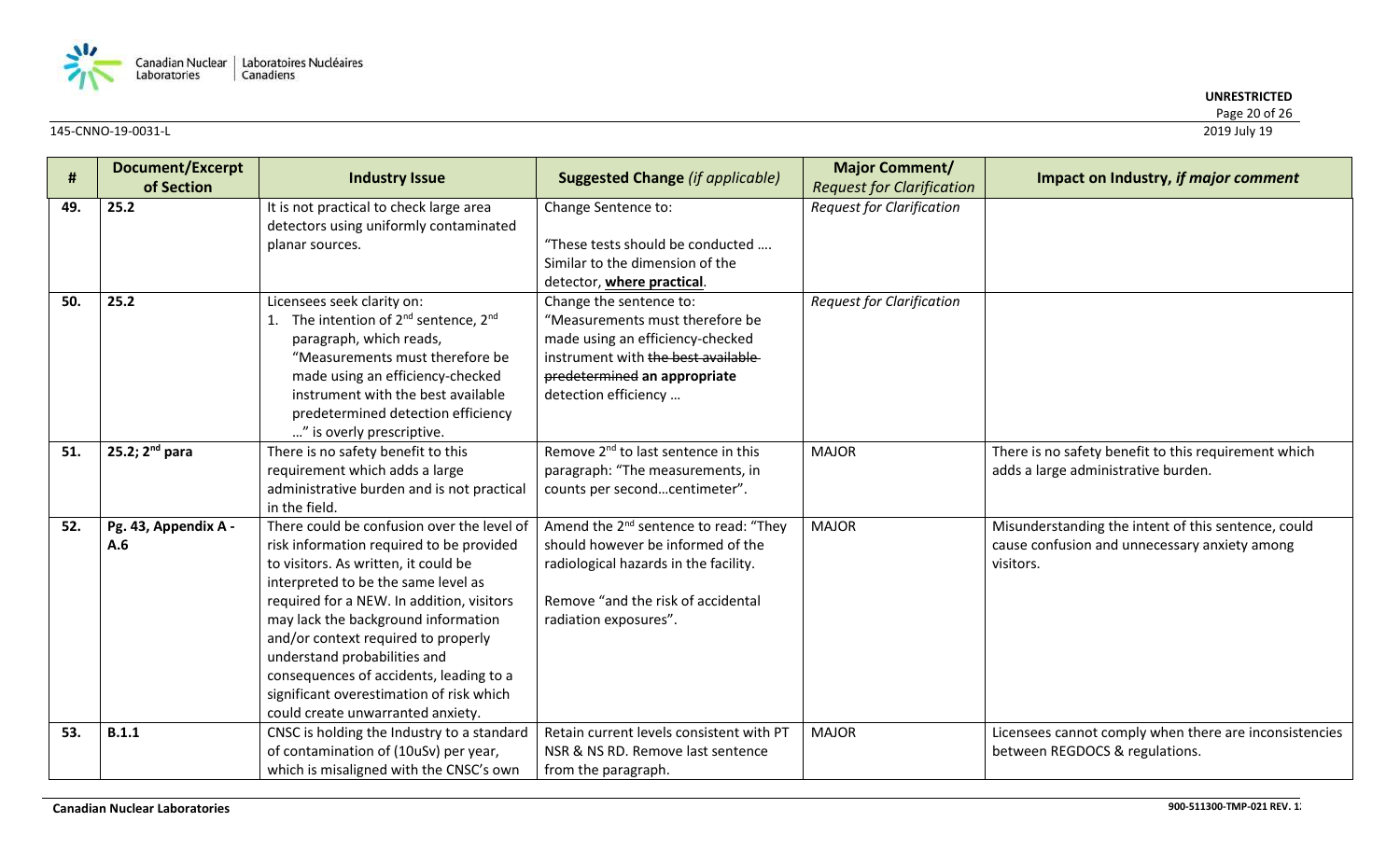

| #   | Document/Excerpt<br>of Section | <b>Industry Issue</b>                                                                                                                                                                                                                                                                                                                                                                                                  | <b>Suggested Change (if applicable)</b>                                                                                                                                                           | <b>Major Comment/</b><br><b>Request for Clarification</b> | Impact on Industry, if major comment                                                                                                                                                                                                                                   |
|-----|--------------------------------|------------------------------------------------------------------------------------------------------------------------------------------------------------------------------------------------------------------------------------------------------------------------------------------------------------------------------------------------------------------------------------------------------------------------|---------------------------------------------------------------------------------------------------------------------------------------------------------------------------------------------------|-----------------------------------------------------------|------------------------------------------------------------------------------------------------------------------------------------------------------------------------------------------------------------------------------------------------------------------------|
|     |                                | guidance on safe dose levels (<1mSv/y<br>has no safety significance).<br>The recommendations do not align with<br>existing regulations (PT NSR & NS RDR).                                                                                                                                                                                                                                                              | Clarify when activity concentration and<br>surface contamination criteria are to<br>apply.                                                                                                        |                                                           |                                                                                                                                                                                                                                                                        |
|     |                                | There is a further misalignment in<br>terminology. Conditional clearance levels<br>are defined in terms of activity<br>concentration (i.e. Bq/g) in NSRDR.<br>However, this section talks about surface<br>contamination limits being set in terms of<br>conditional clearance levels. Surface<br>contamination levels for release should<br>be set in terms of surface contamination<br>$(Bq/cm2)$ , following PTNSR. |                                                                                                                                                                                                   |                                                           |                                                                                                                                                                                                                                                                        |
| 54. | B.1.1                          | Using 0.1 Bq/cm <sup>2</sup> (from ANSI/HPS N13.12)<br>presents potentially unresolvable issues<br>with remediation of radium facilities.                                                                                                                                                                                                                                                                              | Align with existing regulations (PT NSR).<br>Remove the reference from ANSI/HPS<br>N13.12 from this paragraph.                                                                                    | <b>MAJOR</b>                                              | The technology may not be present to meet such<br>stringent clearance levels for certain alpha emitters due<br>to the background of radon-222 or radon produced as a<br>result of TENORM. In addition these values from<br>ANSI/HPS N13.12 are not aligned with PTNSR. |
| 55. | B.1.1                          | ANSI/HPS N13.12-2013 does not deal<br>with 'removable surface-contamination'<br>limits. Therefore this guidance appears to<br>limit total contamination only. This is in<br>contrast to REGDOC-1.6.1 which only<br>limits 'removable surface-contamination'.                                                                                                                                                           | REGDOC-1.6.1 should be revised to<br>conform to this new standard. The<br>methodology used to develop the<br>REGDOC-1.6.1 limits (IAEA-TECDOC-855)<br>was considered and rejected by<br>ANSI/HPS. | <b>MAJOR</b>                                              | Licensees will be unable to implement REGDOC-1.6.1<br>and REGDOC-2.7.1 concurrently.                                                                                                                                                                                   |
| 56. | App C - General                | Many of the equations provided in this<br>appendix have specific limitations that are<br>not described.                                                                                                                                                                                                                                                                                                                | Add notes for each equation as<br>applicable on limitations.                                                                                                                                      | Clarification                                             |                                                                                                                                                                                                                                                                        |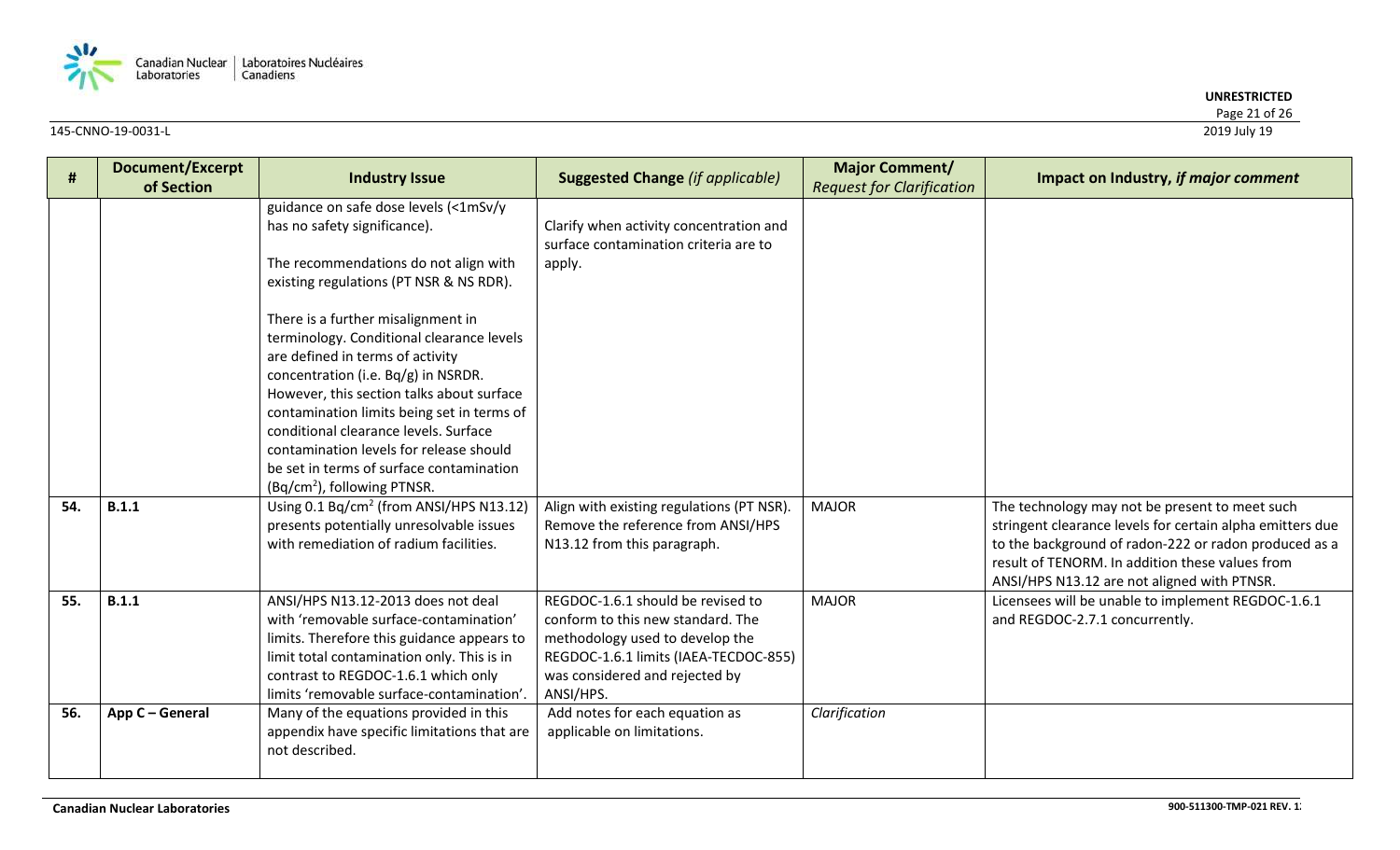

### **UNRESTRICTED**

Page 22 of 26<br>2019 July 19

| #   | <b>Document/Excerpt</b><br>of Section | <b>Industry Issue</b>                                                                                                                                                                                                                                                                                                                                                                            | <b>Suggested Change (if applicable)</b>                                                                                                                      | <b>Major Comment/</b><br><b>Request for Clarification</b> | Impact on Industry, if major comment                                                                                                                                                                                                                                                                                                                    |
|-----|---------------------------------------|--------------------------------------------------------------------------------------------------------------------------------------------------------------------------------------------------------------------------------------------------------------------------------------------------------------------------------------------------------------------------------------------------|--------------------------------------------------------------------------------------------------------------------------------------------------------------|-----------------------------------------------------------|---------------------------------------------------------------------------------------------------------------------------------------------------------------------------------------------------------------------------------------------------------------------------------------------------------------------------------------------------------|
| 57. | C.6                                   | The list of information that should be<br>linked to a record is very extensive. While<br>licensees do not disagree with the<br>majority of the information listed, it is not<br>necessary to have all that information<br>linked to a record. The fact that it is<br>accessible in some form should be<br>sufficient. Recording these pieces of<br>information with each record is<br>redundant. | Modify the requirement to say that the<br>information should be available, but<br>not necessarily associated with each<br>record.                            | <b>MAJOR</b>                                              | Excessive administrative burden of maintaining<br>redundant records, with no improvement on safety.                                                                                                                                                                                                                                                     |
| 58. | <b>Section C.8</b>                    | Section C-8 is too prescriptive for a<br>REGDOC.                                                                                                                                                                                                                                                                                                                                                 | Should be rewritten to include general<br>principles rather than instructions.                                                                               | <b>MAJOR</b>                                              | Licensees are accountable for determining how to meet<br>requirements set by Regulator. Level of detail provided<br>in the instructions confuses these accountabilities.                                                                                                                                                                                |
| 59. | C.8                                   | Some licensees and the PTNSR specify<br>wipe areas (or averaging areas) of 300<br>cm <sup>2</sup> instead of the specified 100 cm <sup>2</sup> .                                                                                                                                                                                                                                                 | Refer to the PTNSR for large area<br>checks.                                                                                                                 | <b>MAJOR</b>                                              | Licensees would be forced to average contamination<br>levels over different areas if an object will be shipped or<br>simply released. This would be, and is already in some<br>cases, confusing and error-likely. Wasted effort will be<br>spent by industry and the Regulator on events where<br>contamination levels are not measure in the same way. |
| 60. | C11                                   | Licensees believe there are passages in<br>these sections that are more appropriate<br>as "should" statements rather than<br>"must" statements that are legally<br>required by regulations.                                                                                                                                                                                                      | Amend the following to read,<br>" the MDA should must be<br>calculated for the most restrictive<br>scenario<br>"  instrument should must stay<br>stationary" | <b>Request for Clarification</b>                          |                                                                                                                                                                                                                                                                                                                                                         |
| 61. | C.9                                   | The efficiency equation is deceptive<br>without the use of "absolute" as many<br>detectors list intrinsic efficiency.                                                                                                                                                                                                                                                                            | Add the word "absolute" before the<br>word "efficiency" in the given equation.                                                                               | <b>Request for Clarification</b>                          |                                                                                                                                                                                                                                                                                                                                                         |
| 62. | C.9                                   | The method for determining absolute<br>efficiency is applicable for only a point<br>source,                                                                                                                                                                                                                                                                                                      | Remove the equation as it causes<br>confusion and is not applicable in<br>certain scenarios                                                                  | <b>MAJOR</b>                                              | Calibration sources are rarely point emitters, and the<br>geometry of the source will highly affect the absolute<br>efficiency. The equation also causes confusion and is not                                                                                                                                                                           |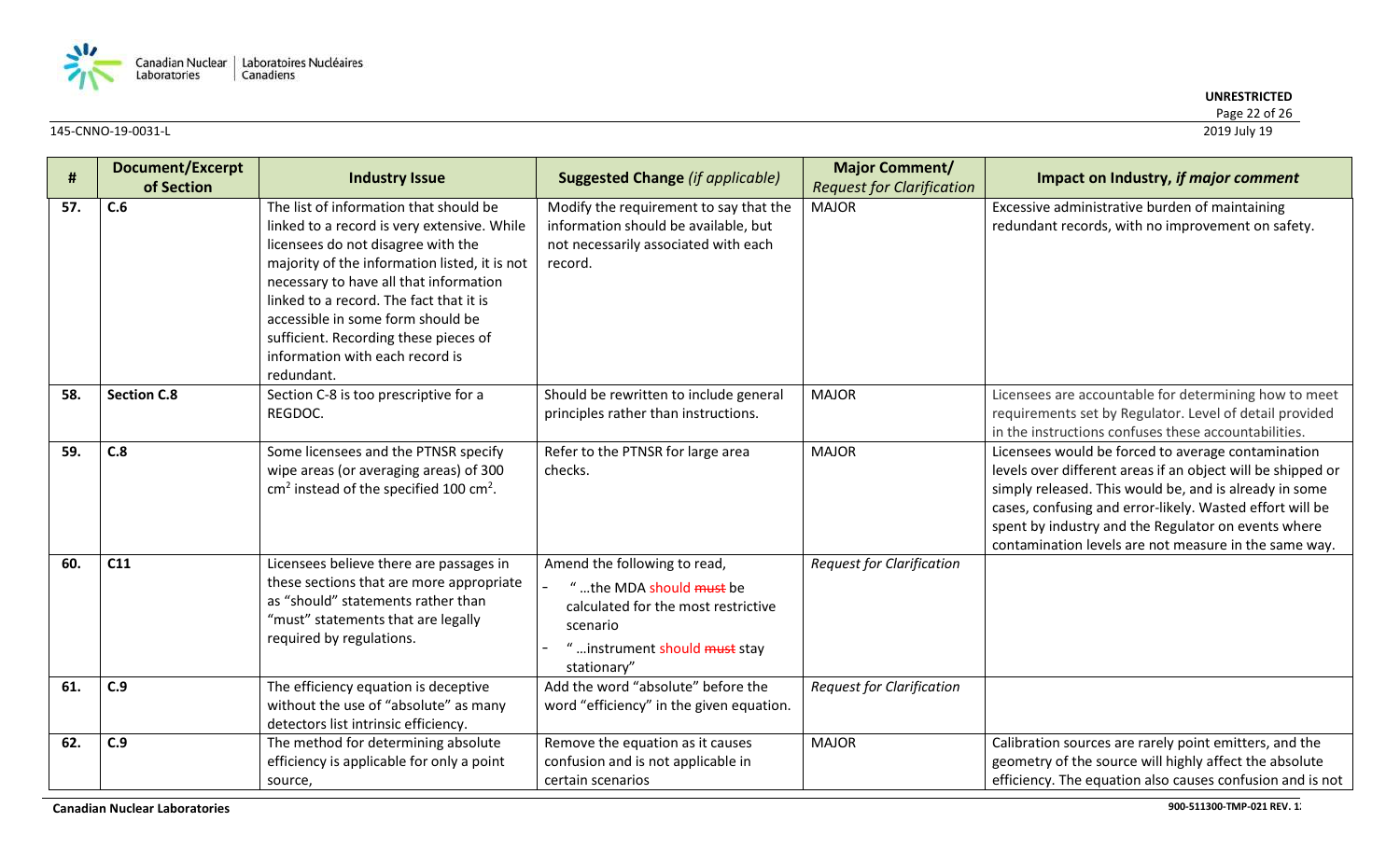

| #   | <b>Document/Excerpt</b><br>of Section | <b>Industry Issue</b>                                                                                                                                                                                                                                                                                                                                                                                                            | <b>Suggested Change (if applicable)</b>                                                                                                                                                                                      | <b>Major Comment/</b><br><b>Request for Clarification</b> | Impact on Industry, if major comment                                                                                                                                                                                                                                            |
|-----|---------------------------------------|----------------------------------------------------------------------------------------------------------------------------------------------------------------------------------------------------------------------------------------------------------------------------------------------------------------------------------------------------------------------------------------------------------------------------------|------------------------------------------------------------------------------------------------------------------------------------------------------------------------------------------------------------------------------|-----------------------------------------------------------|---------------------------------------------------------------------------------------------------------------------------------------------------------------------------------------------------------------------------------------------------------------------------------|
|     |                                       |                                                                                                                                                                                                                                                                                                                                                                                                                                  |                                                                                                                                                                                                                              |                                                           | applicable in certain scenarios.                                                                                                                                                                                                                                                |
| 63. | C.10                                  | The sentence "the result will indicate the<br>lowest count that would indicate the<br>presence of contamination at the limit" is<br>incorrect.                                                                                                                                                                                                                                                                                   | This needs to be re-worded along the<br>lines of "This result is the limit of<br>contamination".                                                                                                                             | <b>Request for Clarification</b>                          |                                                                                                                                                                                                                                                                                 |
| 64. | C.10                                  | This section does not actually note the<br>"Critical Level" and how to use it. The<br>whole purpose of relating a measurement<br>to a criterion is to determine if radiation<br>is present above some a priori level (i.e.<br>can the detector system detect what it<br>needs to detect).                                                                                                                                        | The critical level must be included;<br>however the Gaussian formula is even<br>more sensitive to errors at low<br>background levels than the MDA<br>formula. The Poisson version should be<br>included.                     | <b>MAJOR</b>                                              | The Critical Level and not MDA or other metrics<br>determine if radiation is present during a detection.<br>Using the MDA or other metric would under-report<br>occurrences of radiation detection.                                                                             |
| 65. | C.11                                  | The formulas are based on the same<br>counting time as background counting<br>time. This may be true if used in<br>ratemeter mode, but if instruments are<br>used in scalar mode, this is not<br>necessarily true.<br>MDA is defined at the 95% confidence<br>level. This is one option, but MDA does<br>not need to be defined at this level. It<br>could be defined at the 90% level or some<br>other level depending on risk. | Formulas need to be generic (allowing<br>for difference in count times) or just<br>provide a reference. Licensees should<br>be allowed to decide the confidence<br>level for the definition of MDA as a<br>function of risk. | <b>Request for Clarification</b>                          |                                                                                                                                                                                                                                                                                 |
| 66. | C.11<br>C.12<br>C.13                  | The equations provided do not account<br>for ALPHA counting.                                                                                                                                                                                                                                                                                                                                                                     | To provide either Poisson equations or<br>note that the equations do not apply in<br>low background.                                                                                                                         | <b>MAJOR</b>                                              | The result of using equations that are not appropriate<br>for low-level counting is magnified the lower the<br>background levels. If not described correctly, alpha<br>detection by licensees will be inadequate. See MARLAP<br>Attachment 20A Low-Background Detection Issues. |
| 67. | C.11<br>C.12<br>C.13                  | All these sections deal only with static<br>measurements. Most contamination<br>detection methods employ a scanning                                                                                                                                                                                                                                                                                                              | Scanning for radioactivity presents<br>different challenges, including human<br>factors as a source of error.                                                                                                                | <b>MAJOR</b>                                              | Some licensees may not recognize that the formulas<br>presented are not applicable for scanning.                                                                                                                                                                                |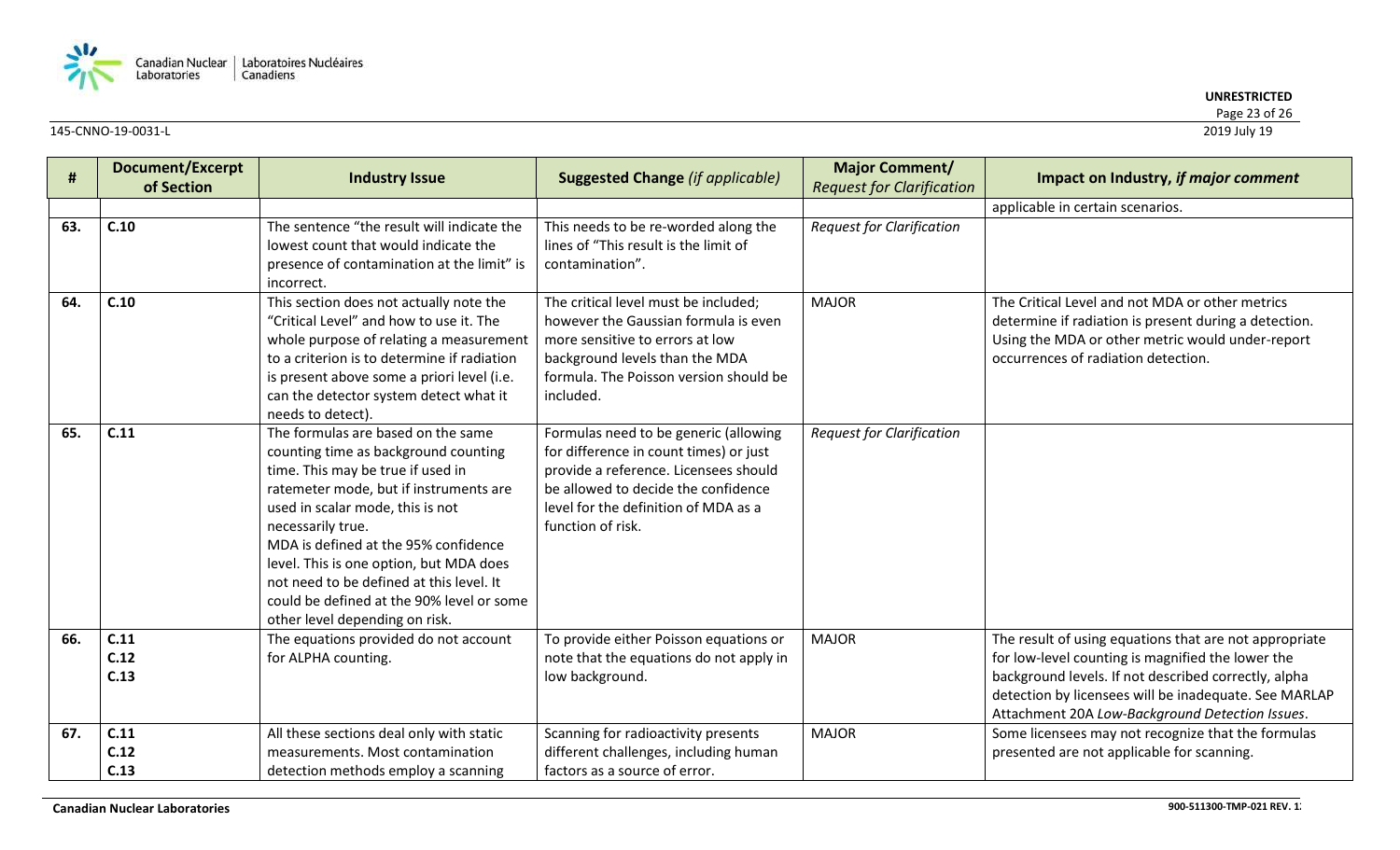

| #   | <b>Document/Excerpt</b><br>of Section | <b>Industry Issue</b>                                                                                                                                                                                                                                                                                                                                                                                                                                                                                                      | <b>Suggested Change (if applicable)</b>                                                         | <b>Major Comment/</b><br><b>Request for Clarification</b> | Impact on Industry, if major comment                                                                                                                                                                                                                                |
|-----|---------------------------------------|----------------------------------------------------------------------------------------------------------------------------------------------------------------------------------------------------------------------------------------------------------------------------------------------------------------------------------------------------------------------------------------------------------------------------------------------------------------------------------------------------------------------------|-------------------------------------------------------------------------------------------------|-----------------------------------------------------------|---------------------------------------------------------------------------------------------------------------------------------------------------------------------------------------------------------------------------------------------------------------------|
|     |                                       | method. No formulae are presented for<br>scanning.                                                                                                                                                                                                                                                                                                                                                                                                                                                                         |                                                                                                 |                                                           | Licensees who may not have highly technical staff in<br>their full time employ may benefit from<br>recommendations on where to get guidance on these<br>topics.                                                                                                     |
| 68. | C.11<br>C.13                          | The term 4.66 in two (2) equations is<br>incorrectly rounded, the value is 4.65 (i.e.<br>$1.644853627*sqrt(2)*2$ ).                                                                                                                                                                                                                                                                                                                                                                                                        | Change the value to 4.65.                                                                       | <b>Request for Clarification</b>                          |                                                                                                                                                                                                                                                                     |
| 69. | C.11                                  | The MDA formula is not applicable for<br>dynamic reading instruments and only<br>apply to static scalar measurements.                                                                                                                                                                                                                                                                                                                                                                                                      | Add a formula for the MDA of an<br>instrument that has continuous analog<br>readings displayed. | <b>MAJOR</b>                                              | The MDA formula provided is incorrect for many<br>circumstances.                                                                                                                                                                                                    |
| 70. | C.11                                  | The MDA formula is not applicable for<br>scanning instrumentation, the most<br>common method for contamination<br>measurements.                                                                                                                                                                                                                                                                                                                                                                                            | The CNSC may refer to NUREG 1507.                                                               | <b>MAJOR</b>                                              | Some licensees may not recognize that the formulas<br>presented are not applicable for scanning.<br>Licensees who may not have highly technical staff in<br>their full time employ may benefit from<br>recommendations on where to get guidance on these<br>topics. |
| 71. | C.12                                  | This section requires uncertainty to be<br>reported with each measurement. This is<br>excessive when measurement systems<br>have been shown to meet MDA values<br>and/or other criteria. It is also a very high<br>degree of rigor for on-site measurements.<br>For those that are not highly familiar with<br>this area, the wording can be<br>misunderstood and lead to unnecessarily<br>rigid interpretation on what is otherwise<br>a reasonable concept that measurements<br>should have a defined level of accuracy. | Remove this Section.                                                                            | <b>MAJOR</b>                                              | Operators are not in a laboratory environment. This is<br>not useful or realistic. If this section is to be kept, it<br>should be provided as an example, not a requirement.                                                                                        |
| 72. | C.13                                  | The MDA is set at half the contamination<br>criterion. There has been enough                                                                                                                                                                                                                                                                                                                                                                                                                                               | These equations should be removed in<br>entirety.                                               | <b>MAJOR</b>                                              | Placing the MDA at half the contamination limit may<br>place undue strain on licensees.                                                                                                                                                                             |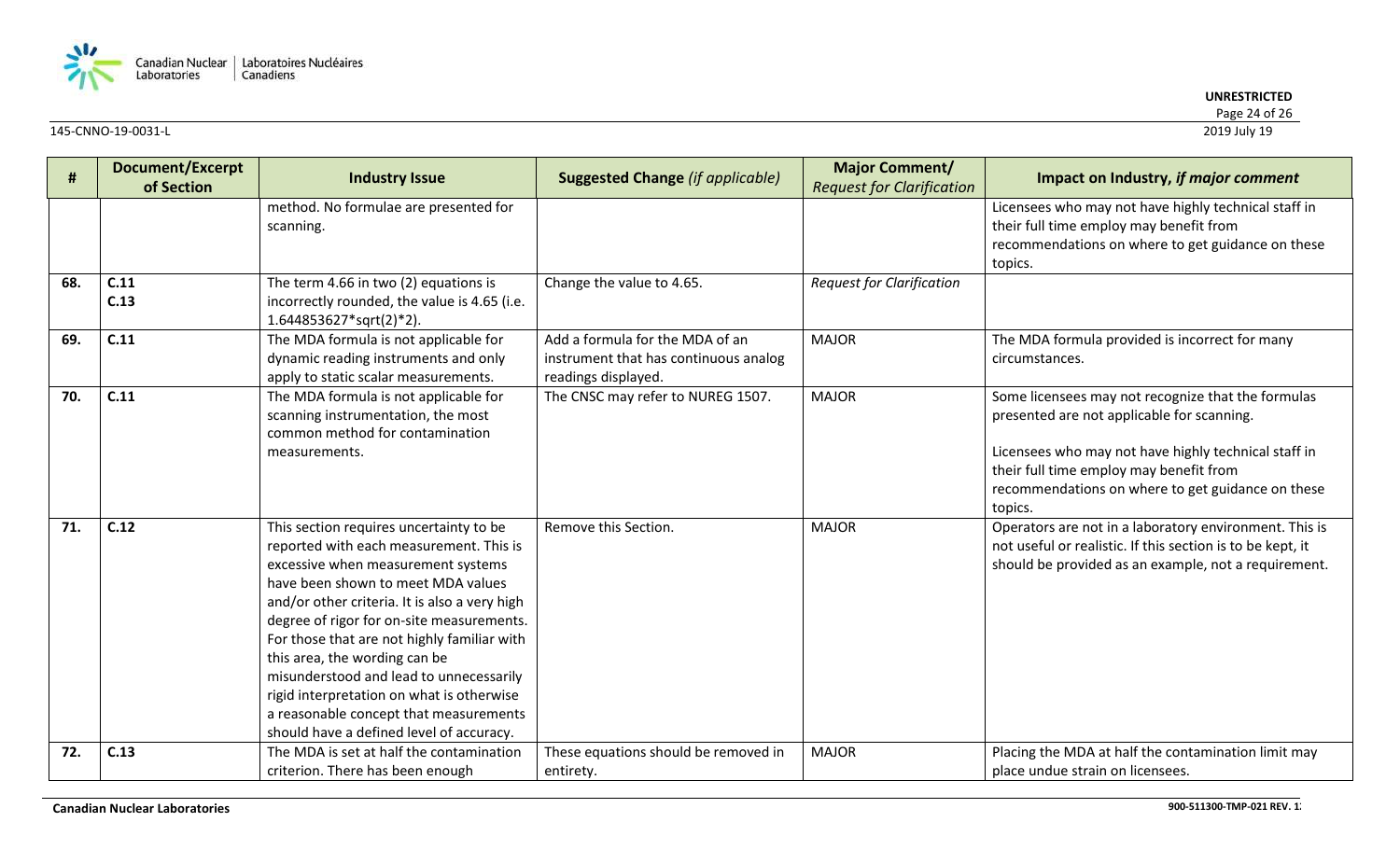

| #   | Document/Excerpt<br>of Section | <b>Industry Issue</b>                    | <b>Suggested Change (if applicable)</b>  | <b>Major Comment/</b><br><b>Request for Clarification</b> | Impact on Industry, if major comment |
|-----|--------------------------------|------------------------------------------|------------------------------------------|-----------------------------------------------------------|--------------------------------------|
|     |                                | conservatism built into deriving the     |                                          |                                                           |                                      |
|     |                                | contamination criterion.                 |                                          |                                                           |                                      |
| 73. | Appendix C. 14.3               | One of the common non-portable           | Add PIPS to Table C.1 Sample table.      | <b>Request for Clarification</b>                          |                                      |
|     | <b>Detector output</b>         | monitoring instruments for alpha/beta    |                                          |                                                           |                                      |
|     |                                | wipe count is a silicon base             |                                          |                                                           |                                      |
|     |                                | semiconductor detector which is          |                                          |                                                           |                                      |
|     |                                | commonly known as PIPS (Passivated       |                                          |                                                           |                                      |
|     |                                | Implanted Planar Silicon).               |                                          |                                                           |                                      |
| 74. | C.14.3                         | Very low energy photon emitters do not   | Include methods of determining           | <b>Request for Clarification</b>                          |                                      |
|     |                                | respond well even in thin crystals.      | contamination levels are met according   |                                                           |                                      |
|     |                                |                                          | to B.1.1.                                |                                                           |                                      |
| 75. | C.14.3                         | G-M detectors are usually calibrated for | Include gamma radiation as applicable    | <b>Request for Clarification</b>                          |                                      |
|     |                                | Cs-137, a gamma emitter. Why does the    | for G-M detectors.                       |                                                           |                                      |
|     |                                | CNSC not recommend Thin-window G-M       |                                          |                                                           |                                      |
|     |                                | detectors for gamma emitters?            |                                          |                                                           |                                      |
| 76. | C.14.3                         | There is no reference to Table C1 in the | Include reference to the table or        | <b>Request for Clarification</b>                          |                                      |
|     |                                | document to this table indicating its    | remove the table.                        |                                                           |                                      |
|     |                                | purpose.                                 |                                          |                                                           |                                      |
| 77. | Pg. 56, Appendix D:            | This appendix provides guidance and      | Provide a definition for DRDs.           | <b>Request for Clarification</b>                          |                                      |
|     | <b>Calibration of</b>          | expectations on calibration of Radiation |                                          |                                                           |                                      |
|     | <b>Radiation Survey</b>        | Survey Instrument and DRDs. However, it  |                                          |                                                           |                                      |
|     | <b>Meters and Direct</b>       | does not mention expectations on         |                                          |                                                           |                                      |
|     | <b>Reading Dosimeters</b>      | Electronic Personal Dosimeters (EPDs).   |                                          |                                                           |                                      |
|     | (DRDs)                         | Nowadays, almost all utilities use EPDs. |                                          |                                                           |                                      |
|     |                                | Does the CNSC imply DRDs as EPDs?        |                                          |                                                           |                                      |
| 78. | Pg. 58, Appendix D -           | Some licensees, append the future        | Amend to include the 'future'            | <b>Request for Clarification</b>                          |                                      |
|     | <b>D.7</b>                     | calibration date.                        | calibration date or date of calibration. |                                                           |                                      |